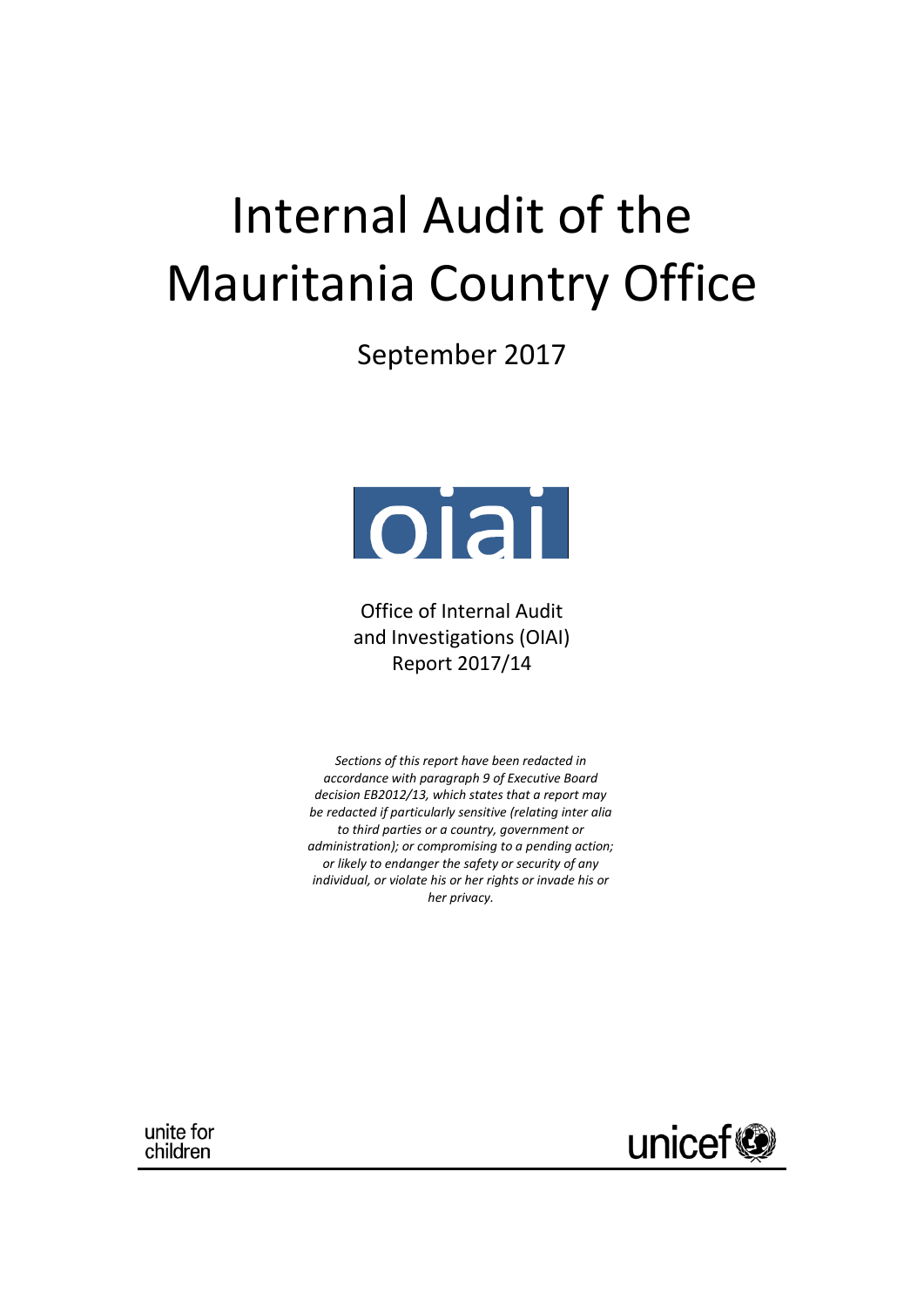# **Summary**

\_\_\_\_\_\_\_\_\_\_\_\_\_\_\_\_\_\_\_\_\_\_\_\_\_\_\_\_\_\_\_\_\_\_\_\_\_\_\_\_\_\_\_\_\_\_\_\_\_\_\_\_\_\_\_\_\_\_\_\_\_\_\_\_\_\_\_\_\_\_\_\_\_\_\_\_\_\_\_\_\_\_

The Office of Internal Audit and Investigations (OIAI) has conducted an audit of the Mauritania Country Office. The objective of the audit was to assess the office's governance, risk management and internal control processes, with a focus on key risks to delivering UNICEF's objectives.

The fieldwork in-country took place in Nouakchott from 8 to 24 May 2017, with a three-day visit to the zone office in Bassiknou, and further fieldwork was subsequently conducted at headquarters. The audit covered the period from January 2016 to April 2017.

#### Background

Mauritania has a population estimated at 4 million, with 46 percent under the age of 18. Nearly half the people live in urban areas. Mauritania ranks 157th out of 188 countries in the 2015 Human Development Index. Absolute poverty affects more than 40 percent of the population. Poverty remains concentrated in rural areas, with a rate of 59.4 percent compared with 20.8 percent in urban areas.

The office's 2012-2016 country programme has been extended until the end of 2017 to align with national planning priorities. Its total budget is US\$ 62.5 million. It has four main components: *Child survival*; *Education for all*; *Child protection*; and *Social policies and partnerships for child rights*. In addition to this regular programme, the office has implemented emergency responses to two acute malnutrition crises, and to the arrival of about 50,000 refugees from Mali fleeing from armed conflicts in the north of their country.

The country office is based in Nouakchott, with two zone offices, one in Bassiknou and one in Kiffa. The latter opened in May 2017, after OIAI's audit field-visit had been completed.

The audit identified a number of good practices that would assist the achievement of the country office's objectives, taking into account its risks and constraints. They included the following:

- Mapping of vulnerabilities to support preparation of the new country programme.
- A high level of involvement by UNICEF in inter-agency work and the preparation of the new UNDAF, and leading the largest pillar of the current UNDAF.
- Introduction of real-time monitoring, working with the national authorities.
- Review of some key operating costs to reduce these where possible.

#### Action agreed following the audit

The audit found a number of areas where further action was needed to better manage risks to UNICEF's activities and help ensure results for children. In discussion with the audit team, the country office has agreed to take a number of measures to address these risks and issues. Four are being implemented as a high priority; that is, to address issues requiring immediate management attention. They are as follows:

• Despite several initiatives by the country office, resource mobilization required more attention. Long-term capacity had not been developed for fundraising, and there was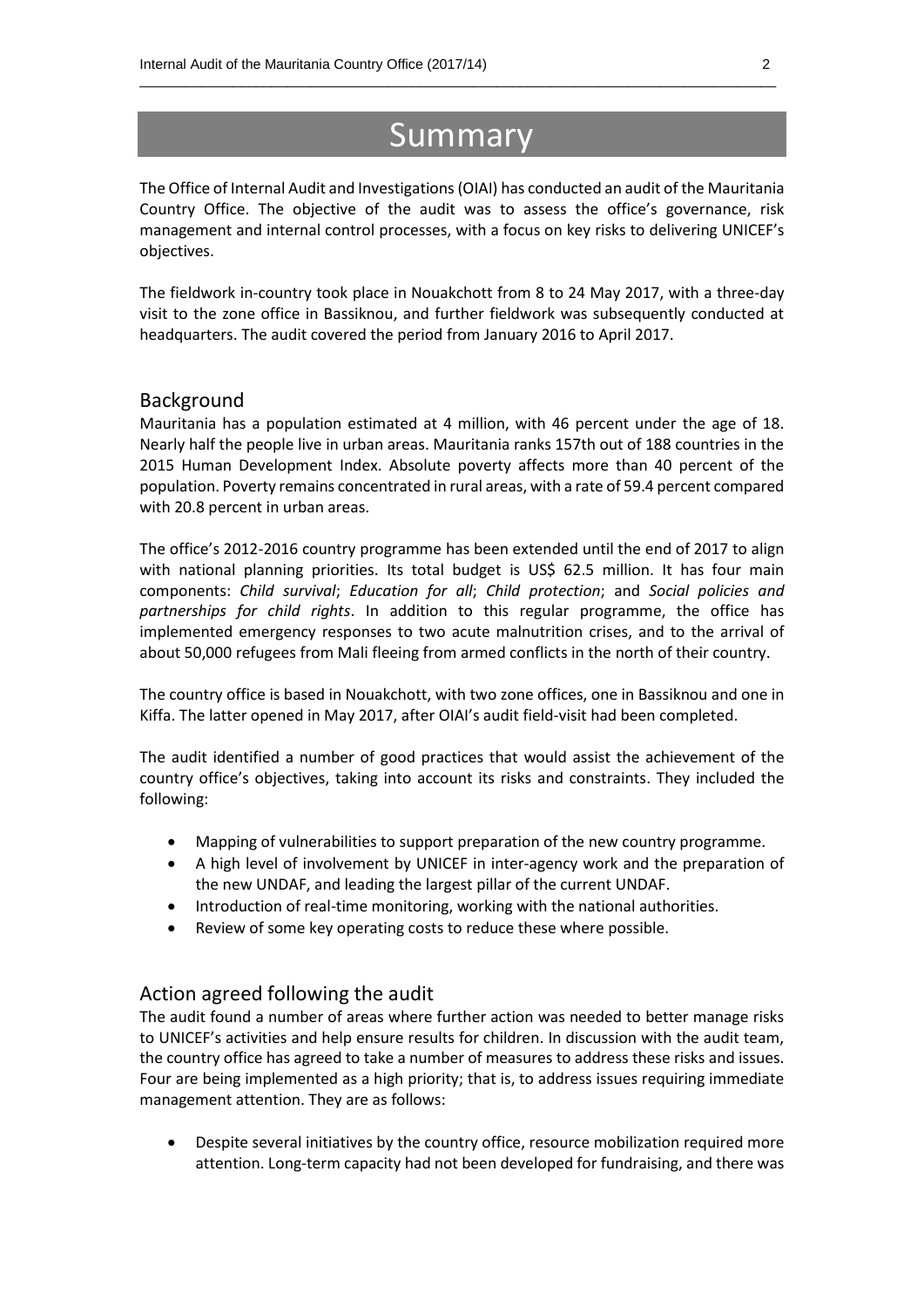no governance mechanism for it. There was also a need for further support from the regional office to help address the country office's funding situation.

• Protracted delays were noted in the recruitment processes for key positions. These had a significant impact on the implementation of the country programme, especially for the child protection, education and nutrition sections.

\_\_\_\_\_\_\_\_\_\_\_\_\_\_\_\_\_\_\_\_\_\_\_\_\_\_\_\_\_\_\_\_\_\_\_\_\_\_\_\_\_\_\_\_\_\_\_\_\_\_\_\_\_\_\_\_\_\_\_\_\_\_\_\_\_\_\_\_\_\_\_\_\_\_\_\_\_\_\_\_\_\_

- The country office needed to strengthen its controls to ensure the timely utilization of grant funds in accordance with donor requirements.
- The office's partnership processes were not always adapted to the local operating context. There were significant delays in reviewing and approving programme cooperation agreements (PCAs) which further hampered programme implementation.

#### Conclusion

Based on the audit work performed, OIAI concluded that at the end of the audit that, subject to implementation of the agreed actions described, the controls and processes were generally established and functioning during the period under audit.

The Mauritania Country Office, the West and Central Africa Regional Office (WCARO) and OIAI will work together to monitor implementation of the measures that have been agreed.

Office of Internal Audit and Investigations (OIAI) September 2017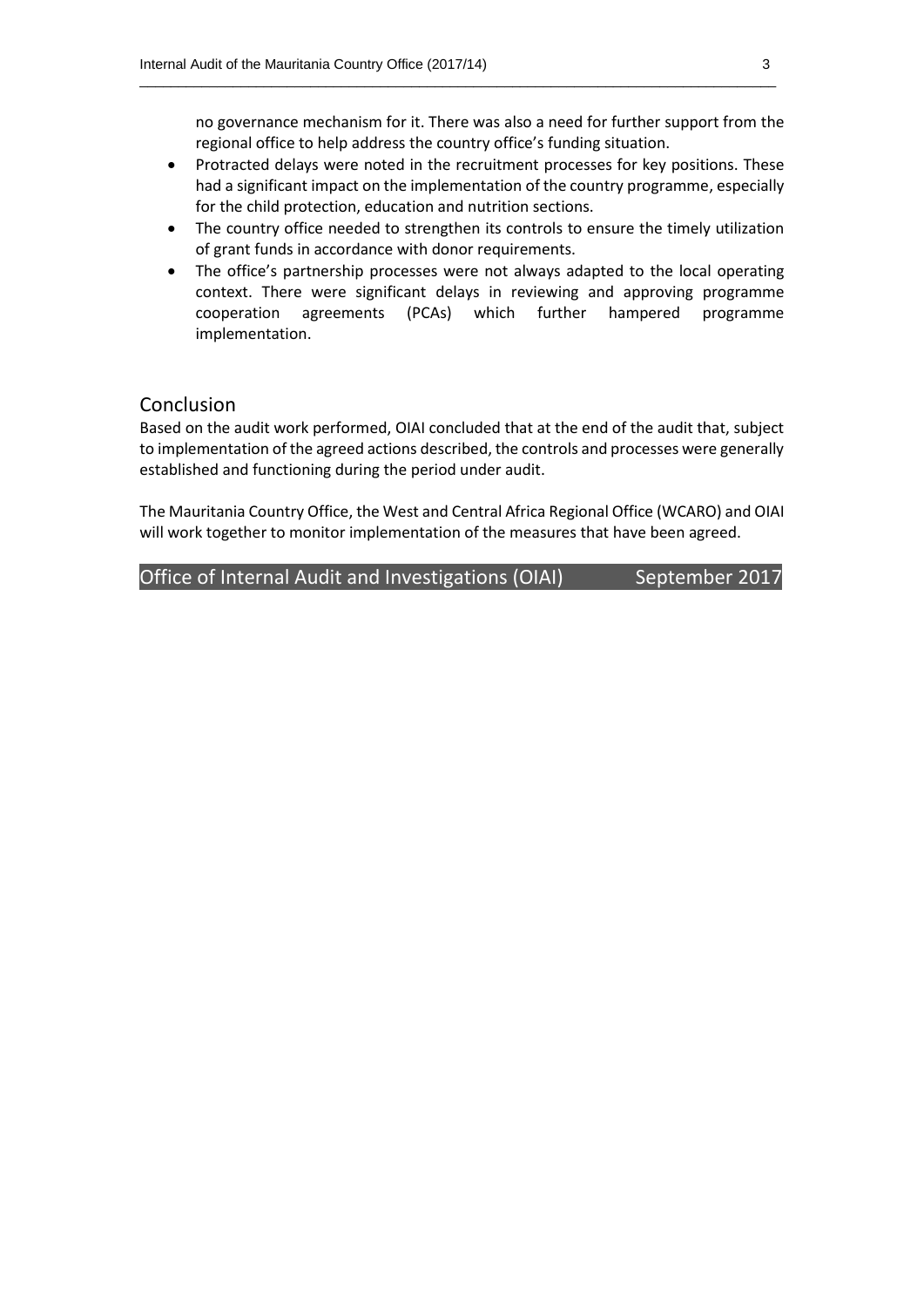### Contents

\_\_\_\_\_\_\_\_\_\_\_\_\_\_\_\_\_\_\_\_\_\_\_\_\_\_\_\_\_\_\_\_\_\_\_\_\_\_\_\_\_\_\_\_\_\_\_\_\_\_\_\_\_\_\_\_\_\_\_\_\_\_\_\_\_\_\_\_\_\_\_\_\_\_\_\_\_\_\_\_\_\_

| <b>Summary</b>                                                     | 2 <sup>1</sup> |
|--------------------------------------------------------------------|----------------|
| <b>Objectives</b>                                                  | 5              |
| <b>Observations</b>                                                | 5              |
| Resource mobilization                                              | 5              |
| Recruitment delays                                                 | 7              |
| Contribution management                                            | 8              |
| Bassiknou zone office                                              | 9              |
| Partnership management                                             | 11             |
| Monitoring and assurance activities                                | 13             |
| Procurement planning                                               | 14             |
| Consultancy contract management                                    | 15             |
| Risk management                                                    | 15             |
| Responding to fraud and other misuse of assets                     | 16             |
| Child protection                                                   | 17             |
| Annex A: Methodology, and definition of priorities and conclusions | 19             |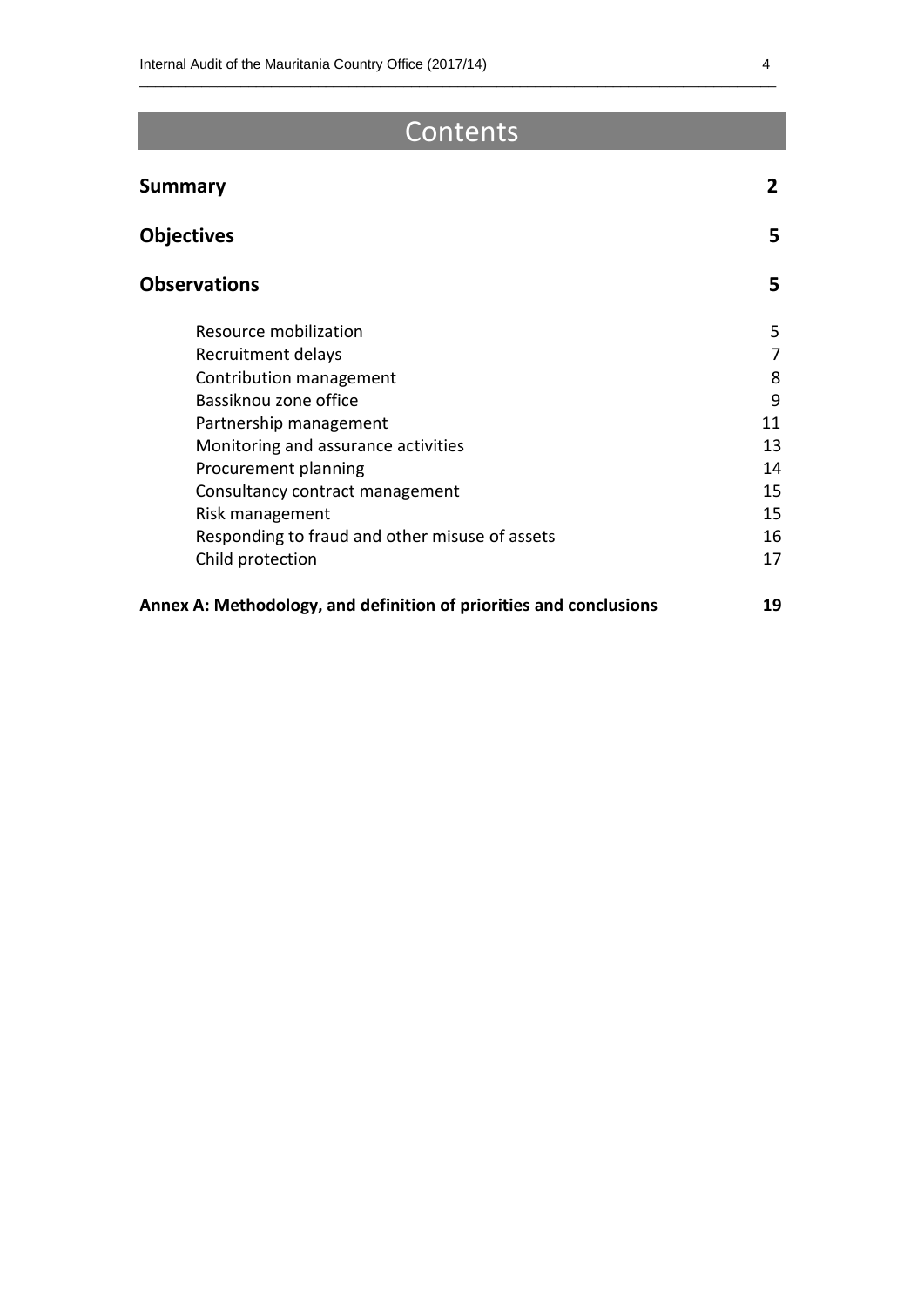# **Objectives**

\_\_\_\_\_\_\_\_\_\_\_\_\_\_\_\_\_\_\_\_\_\_\_\_\_\_\_\_\_\_\_\_\_\_\_\_\_\_\_\_\_\_\_\_\_\_\_\_\_\_\_\_\_\_\_\_\_\_\_\_\_\_\_\_\_\_\_\_\_\_\_\_\_\_\_\_\_\_\_\_\_\_

The objective of the country office audit is to provide assurance as to whether there are adequate and effective controls, risk-management and governance processes over a number of key areas in the office. In addition to this assurance service, the audit report identifies, as appropriate, noteworthy practices that merit sharing with other UNICEF offices.

This report presents the more important risks to the programme found by the audit, the measures agreed with the auditee to address them, and the timeline and accountabilities for their implementation. It does not include lower-level risks, which have been communicated to the auditee in the process of the audit.

# Audit observations

#### Resource mobilization

1

Resource mobilization<sup>1</sup> was one of four high risks that had been identified by the country office in its latest risk assessment, and the office had put effort into this area during the current country programme cycle. In particular, it had updated its resource mobilization strategy in 2016. This had included engaging a consultant to identify potential donors, analyze funding gaps and make recommendations for the new country programme document.<sup>2</sup>

The office had also conducted a study on the private sector in Mauritania and in particular opportunities for cooperation in terms of social responsibility and compliance with children's rights. It had contacted UNICEF in Dubai to explore possibilities for funding from the Gulf States. Finally, it had adopted a more proactive approach to raising funds from UNICEF national committees (including courtesy visits from international staff members during their home leaves).

Despite these initiatives, as of April 2017 the country office had only mobilized 75 percent of its approved Other Resources  $(OR)^3$  ceiling and 41 percent of the planned emergency funds. Moreover, there had been a decreasing trend in the amount raised by the country office in the last three years. This was driven by an unfavourable donor context; Mauritania had joined the group of lower-middle-income countries in 2015, was relatively small with less than 4 million inhabitants, and was facing competition for funds from other crises which donors saw as more pressing.

<sup>&</sup>lt;sup>1</sup> While the terms "resource mobilization" and "fundraising" are often used interchangeably, the former is slightly broader; although fundraising is its largest single component, it also includes mobilizing resources in the form of people (volunteers, consultants and seconded personnel), partnerships, or equipment and other in-kind donations.

<sup>&</sup>lt;sup>2</sup> This document sets out an office's programme for the forthcoming country programme cycle. It is submitted to UNICEF's Executive Board and, once approved, becomes the official blueprint for the country programme, which normally runs for five years.

<sup>&</sup>lt;sup>3</sup> UNICEF offices deploy two basic types of funding, Regular Resources (RR) and Other Resources (RR). RR are core resources that are not earmarked for a specific purpose. OR are contributions that may have been made for a specific purpose and may not always be used in other ways without the donor's agreement. They include OR (Emergency), which are normally donor funds given against an appeal to cope with a specific crisis. An office is expected to raise the bulk of the resources it needs for the country programme itself as OR, up to the budget ceiling for the programme.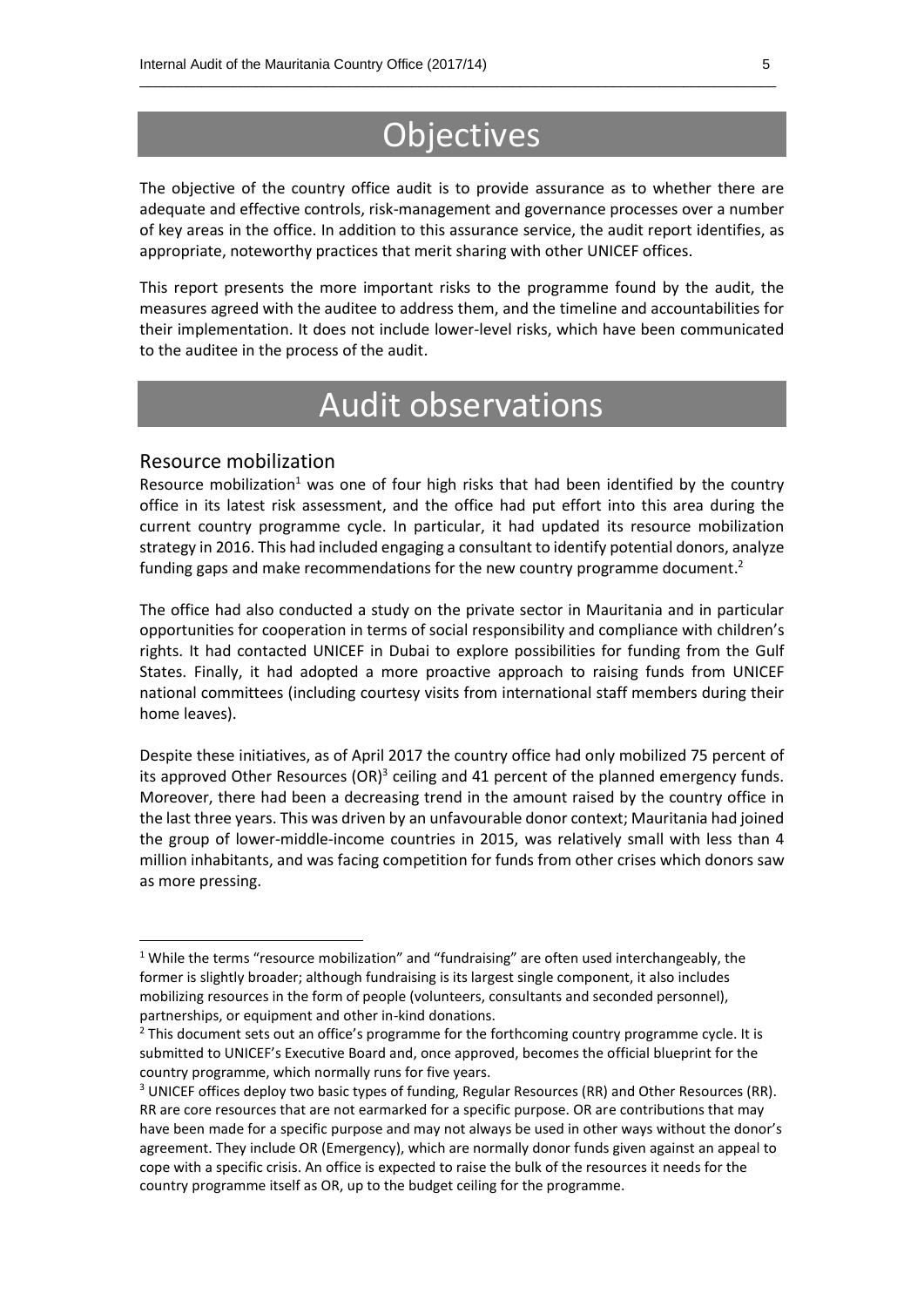However, the audit team also identified some other factors that could explain why the efforts from the country office in resource mobilization had not paid off as expected. These are discussed below.

\_\_\_\_\_\_\_\_\_\_\_\_\_\_\_\_\_\_\_\_\_\_\_\_\_\_\_\_\_\_\_\_\_\_\_\_\_\_\_\_\_\_\_\_\_\_\_\_\_\_\_\_\_\_\_\_\_\_\_\_\_\_\_\_\_\_\_\_\_\_\_\_\_\_\_\_\_\_\_\_\_\_

*Recommendations from the strategy:* The office's resource mobilization strategy, prepared in October 2016, included a set of recommendations and priority actions for 2016 and for the new country programme cycle as a whole. However, no action plan, including responsibilities and deadlines for the implementation of the recommendations, was prepared. (The audit team did note that, in February 2017, the office recruited a staff member on terms of reference that mirrored most of the recommendations from the strategy.)

*Oversight mechanism:* The 2016 strategy document had recommended establishment of a fundraising taskforce comprising the Representative, Deputy Representative, Information/Communications or External Relations Officer, Operations Officer and heads of sections. This taskforce would review the funding situation quarterly and recommend adaptations and modifications to the ongoing approach. A previous taskforce had stopped functioning in 2014, when the Reporting and Fund Mobilization Officer left. However, the new taskforce had not yet been convened at the time of the audit visit in May 2017.

*Resource mobilization capacity:* When the Reporting and Fund Mobilization Officer left, a new one was recruited but had then declined the post. After that, the office decided to use the available funds for a consultant, but their tasks were limited to the preparation of the resource mobilization strategy and survey of the private sector.

The office also contacted different national committees<sup>4</sup> suggesting a staff exchange, but without success. Finally, a junior staff member was identified through one of the NatComs, and arrived in March 2017. Though very helpful and welcome, this support could not by itself make up for the expertise and experience needed in resource mobilization in order to build up a fundraising intelligence system, as recommended in the resource mobilization strategy.

*Support from UNICEF Headquarters:* The office wished to obtain some support for fundraising from the private sector. Since this expertise did not exist at the regional office level, it had contacted the Private Fundraising and Partnerships(PFP) division in Geneva directly. However, although a colleague from PFP had hoped to undertake a mission, this did not take place.

*Thematic funds:* Over the extended country programme period 2012-2017, the country office had benefited from UNICEF thematic funds for education, nutrition, health, child protection and humanitarian response. On average, thematic funds represented 15 percent of the regular OR and 12 percent of the emergency OR. However, their percentage of both these funding types had regularly decreased from 2014 to 2017. The office had therefore asked the regional office, in the first half of 2017, for additional funds, but so far without success. The audit team noted that while the regional advisors in WCARO<sup>5</sup> analyzed specific requests for each sector against availability of thematic funds and specific criteria, there had not been any global analysis of the funding situation of the Mauritania Country Office in the light of its constrained donor environment.

*Cooperation with the Mali Country Office:* The Mauritania Country Office had approached the Mali Country Office in order to check whether it could help support the costs for the

<sup>4</sup> National Committees for UNICEF (also known as NatComs) are bodies in mostly donor countries that raise funds for UNICEF and support its work.

<sup>&</sup>lt;sup>5</sup> UNICEF's West and Central Africa Regional Office.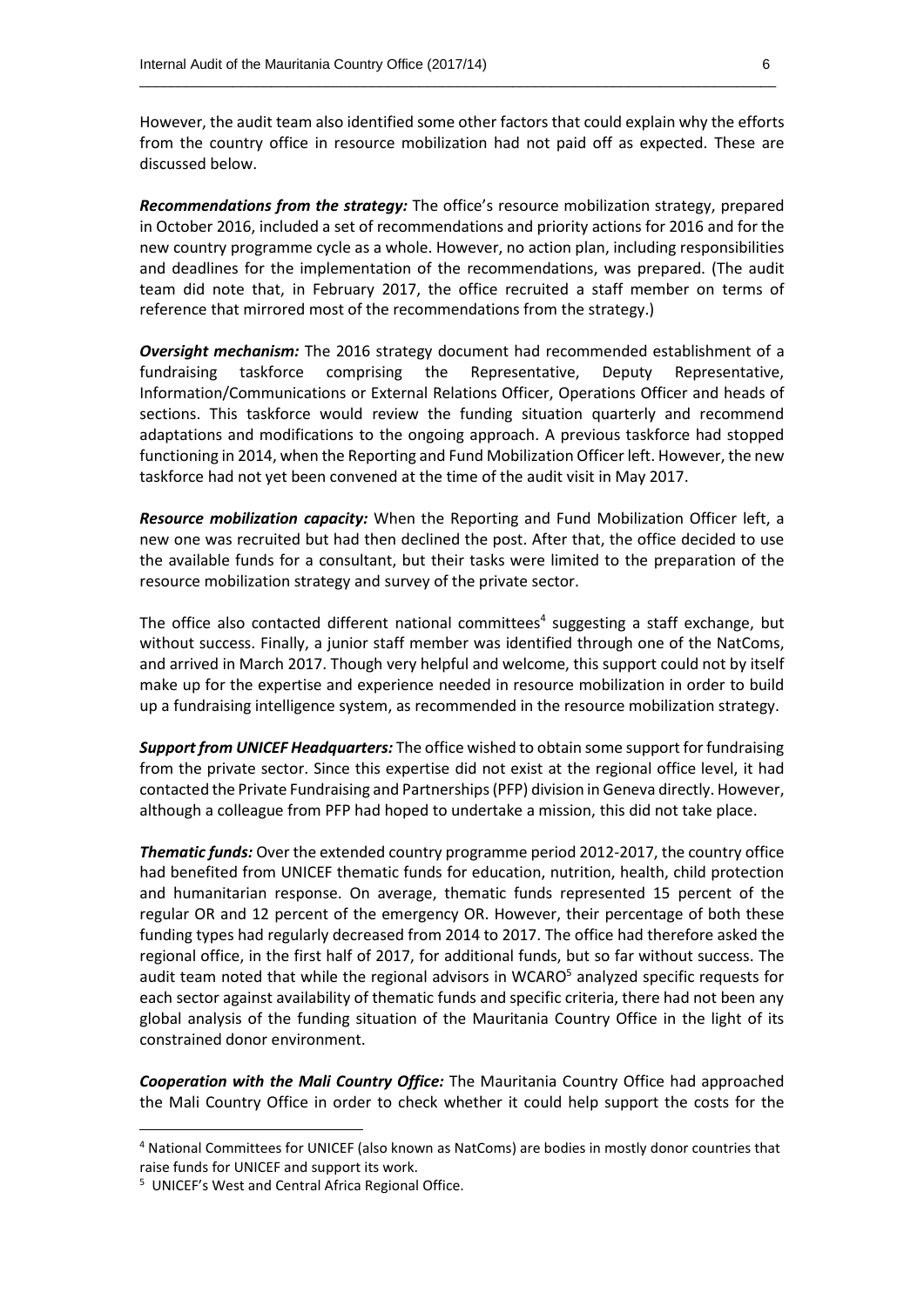assistance to Malian refugees in the Mberra camp, given its better access to funds. The Mauritania Country Office also wanted to discuss opportunities to work together on future proposals. However, the audit team was informed that these approaches had not borne fruit.

\_\_\_\_\_\_\_\_\_\_\_\_\_\_\_\_\_\_\_\_\_\_\_\_\_\_\_\_\_\_\_\_\_\_\_\_\_\_\_\_\_\_\_\_\_\_\_\_\_\_\_\_\_\_\_\_\_\_\_\_\_\_\_\_\_\_\_\_\_\_\_\_\_\_\_\_\_\_\_\_\_\_

**Agreed action 1 (high priority):** The country office agrees to, working together with the regional office and PFP, revisit its resource mobilization strategy and prioritize coordinated efforts to ensure the necessary resources are available for the next country programme.

Responsible staff members: Deputy Representative and HR Officer Date by which action will be taken: February 2018

#### Recruitment delays

Leaving posts vacant for long periods can slow down implementation of a country programme and can also put additional strain on existing staff members. This was the case in the Mauritania Country Office, where the posts of Nutrition Specialist, Child Protection Officer, Kiffa Programme Officer and Education Officer had remained vacant for extended periods (of between 303 days and 511 days).

During the period under audit, from the start of 2016 to April 2017, the Mauritania Country Office launched the recruitment of 22 new staff members (nine national officers and 13 general service staff). The recruitment process for these posts was excessively long. Indeed, only one recruitment out of 22 had met the UNICEF benchmark of 90 days from advertisement to sending an offer letter. On average, 230 days elapsed between these two steps, with a maximum length of 511 days.

The office said that there had been insufficient capacity in the human resources team; this was composed of only one assistant until March 2016, when it was reinforced by a temporary one-year P2 post. In May 2017, during the audit visit, this temporary position was replaced by a fixed-term P2 and a consultant was added.

The office also cited other causes for the delays. In six cases involving general service staff, over 300 applications had been received and it took a lot of effort to shortlist them. (At that time, this shortlisting had to be done manually; it is now being done through UNICEF's automated talent management system.) In another six cases, delays were explained by the limited availability of the selection panel members, while in a further four the regional office had requested additional information before approving the recommended candidate. In two cases, the post had to be re-advertised because no suitable candidate was found; in two more, the office realized that no funds were available for the posts only after they had been advertised.

The audit team noted that the office had introduced a system for monitoring recruitment in October 2015 but had not then used it. The monitoring system was reintroduced in May 2017 – just before the audit – and populated retroactively. However, at the time of the audit visit, this system tracked the date of the first and last steps in the recruitment process but not the steps in-between, and so did not allow for precise analysis of the causes of delays.

**Agreed action 2 (high priority):** The country office agrees to strengthen its recruitment systems to ensure that staff are in place on a timely basis in key positions to deliver the country programme, and will actively monitor how these systems perform in practice and address any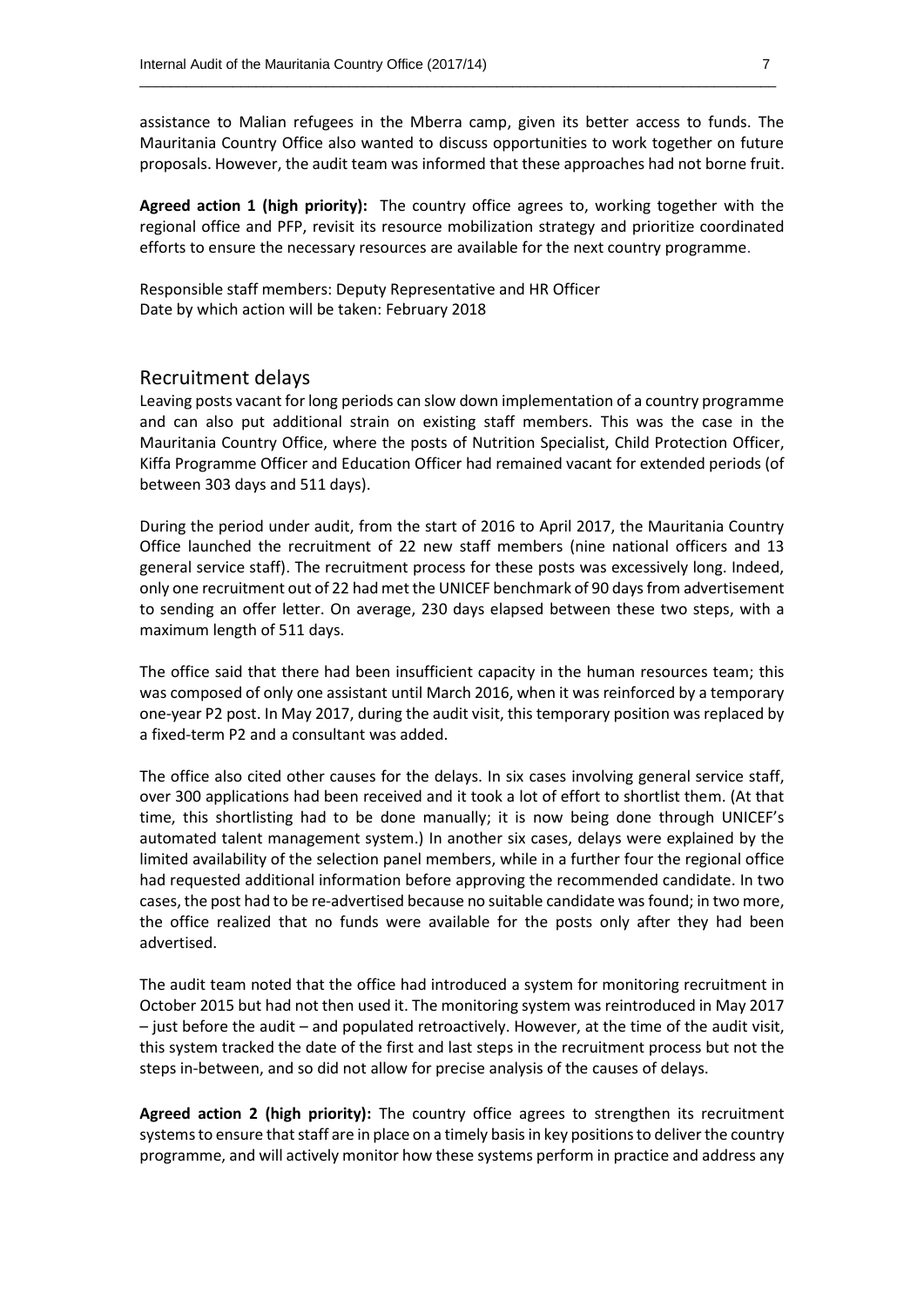causes of delays. Where necessary, support should be sought from the regional office and headquarters.

\_\_\_\_\_\_\_\_\_\_\_\_\_\_\_\_\_\_\_\_\_\_\_\_\_\_\_\_\_\_\_\_\_\_\_\_\_\_\_\_\_\_\_\_\_\_\_\_\_\_\_\_\_\_\_\_\_\_\_\_\_\_\_\_\_\_\_\_\_\_\_\_\_\_\_\_\_\_\_\_\_\_

Responsible staff members: HR Officer Date by which action will be taken: November 2017

#### Contribution management

**.** 

The audit reviewed the accuracy of the country office's budget data; it also assessed the management of grants to establish whether funds received were spent on time, financial commitments were expensed before the financial closure of the grant, and any extension of a grant was requested on a timely basis.

As at 18 May 2017, the office had unutilized funds amounting to US\$ 5 million allocated for 2017 across 14 different grants. Unutilized amounts are funds for which no commitments have been raised in form of cash requisitions, purchase orders or contracts; these funds will not normally be accessible after expiry of the grants. There is increased risk, amongst other things, that funds close to grant expiry may be spent hurriedly, being used to procure goods and services that are not immediately necessary or do not represent best value. This adversely affects the way the grants are used to deliver results for children, as would the need to repay the grant to the donor due to a failure to plan to spend the monies effectively within the grant period.

The unutilized amounts ranged from 15 to 100 percent of the programmable amounts $6$ allocated under these grants. This included one grant that had been valid since 1 October 2016 and was due to expire within three months of the audit with a total remaining unutilized amount of US\$ 186,500, representing 90 percent of the programmable amount. Separately, the audit identified another grant of over US\$ 119,000 that had been valid since 1 February 2017 but against which no commitments had yet been raised. The audit team was informed by the office that these funds had not actually been received from the donor until May 2017, although the agreement had been signed on 27 January 2017.

The audit team reviewed the purchase orders placed during 2016 and 2017 and funded by grants expiring during this period. There were 35 purchase orders, amounting to US\$ 540,440, that were placed less than 30 days from the grant expiry date. In some cases it was unclear precisely how the activities funded related to the purpose for which monies had been provided - for example, an HR consultant had been hired for US\$ 17,800 from grants intended to fund water sanitation and education activities. Another example was a purchase order for US\$ 14,100 for the purchase of office furniture, which had been funded from grants intended for humanitarian nutrition intervention related to the Malian refugee crisis. There was no evidence that the office had sought the specific consent of the donors in question before repurposing these grants.

The audit team looked at six of the programme cooperation agreements (PCAs) signed with partners during 2016 and 2017, and found that four were signed three months or less before the grant expiry date, with programme activities scheduled to take place after the grants expired. (See also the audit observation on *Partnership management* below.)

 $6$  The programmable amount is that available for programme implementation after cost recovery, which is a percentage used to cover UNICEF's organizational overheads.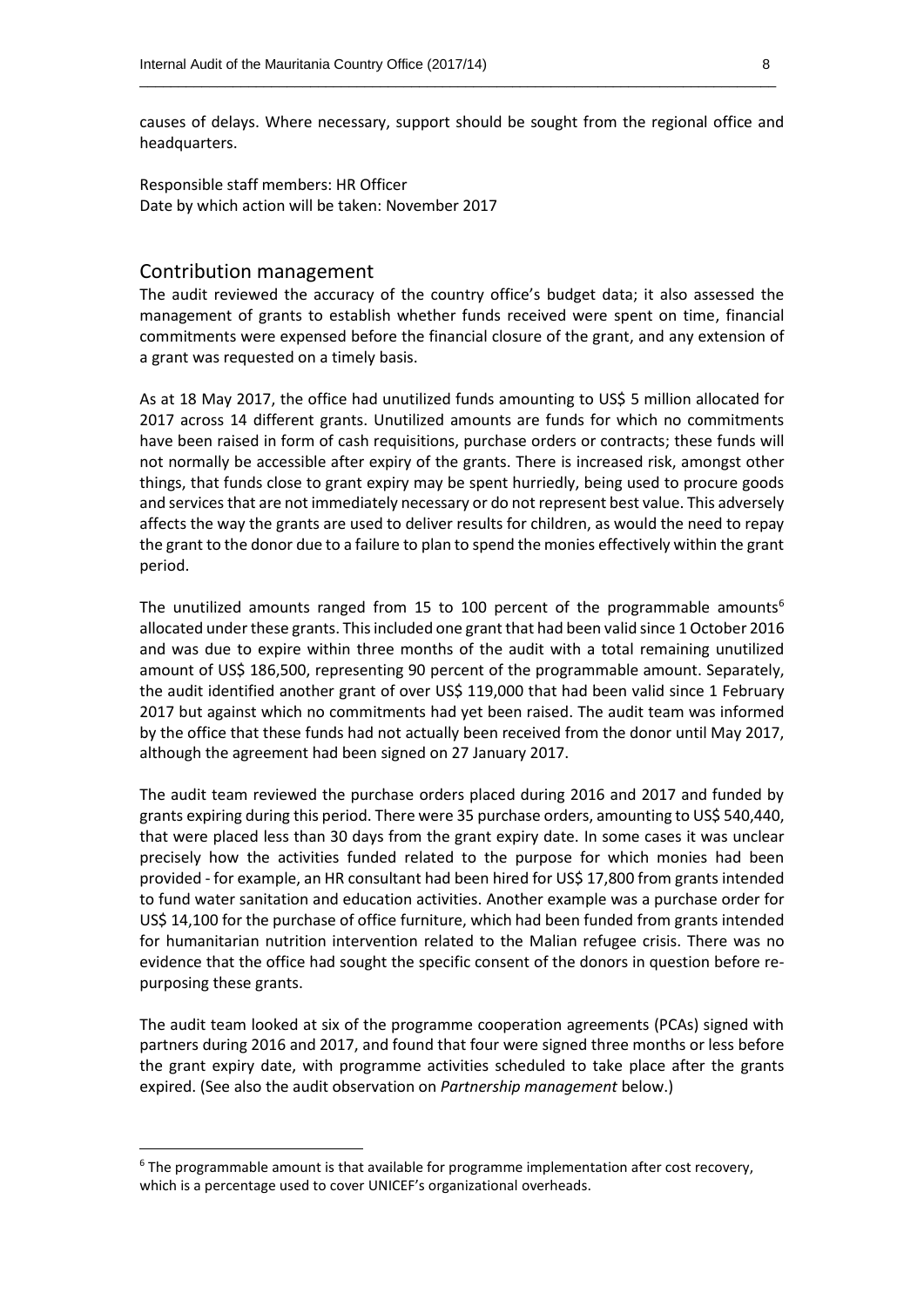There had been inadequate monitoring to ensure utilization of funds before expiry of grants; the expiry dates were being monitored but without taking into account the utilization rate.

\_\_\_\_\_\_\_\_\_\_\_\_\_\_\_\_\_\_\_\_\_\_\_\_\_\_\_\_\_\_\_\_\_\_\_\_\_\_\_\_\_\_\_\_\_\_\_\_\_\_\_\_\_\_\_\_\_\_\_\_\_\_\_\_\_\_\_\_\_\_\_\_\_\_\_\_\_\_\_\_\_\_

**Agreed action 3 (high priority):** The country office agrees to strengthen its controls to ensure that grants are efficiently and effectively utilized before their expiry dates, and that utilization is in line with the purpose for which the funds were provided by the donor.

Responsible staff members: Deputy Representative Date by which action will be taken: December 2017

#### Bassiknou zone office

The country office opened a zone office in Bassiknou in south-east Mauritania in 2013. This followed the arrival of thousands of refugees fleeing from the conflict in Mali and the opening of a camp by UNHCR in Mberra to host them. In 2016, after an assessment of the zone office's workplan, it was decided to have it also cover the broader region in which it is situated, including Hodh Ech Chargui, and Hodh El Gharbi, the neighbouring region to the west.<sup>7</sup>

UNHCR had not yet worked with national authorities on a strategy for the Mberra camp as part of the new UNHCR country programme that was under preparation. This limited opportunities for UNICEF to define its own strategy for programme implementation, both in the camp and in the host communities. In the meantime, however, the audit team looked at the costs of the zone office, its activities, and the extent of oversight by the Mauritania Country Office. The following was noted.

*Workplan:* In May 2015, a review of activities implemented by the zone office took place in Bassiknou. Following this exercise, a costed two-year workplan was prepared covering 2015 and 2016, based on the country office and UNDAF<sup>8</sup> workplans. Although it had been decided in 2016 to extend the responsibility of the Bassiknou zone office to cover Hodh El Chargui, the zone office had yet to develop a workplan for that region.

*Oversight and technical support:* A review of travel plans and trip reports, as well as interviews with key staff at the zone and country offices, showed that there was insufficient oversight and technical support to the Bassiknou zone office from programme and operations sections at the country office. Over the period between the start of 2016 and April 2017, there had been no more than one mission per year from either the programme or operations sections – although the audit team did note that the UNICEF Representative and the Deputy Representative had visited Bassiknou three and four times respectively during this period.

Security issues: Following a UNDSS<sup>9</sup> security risk assessment in the region, a military escort had been compulsory for UN staff members on field missions in the Hodr el Chargui region up to its main city Nema (including the refugees' camp of Mberra). This requirement was waived in August 2015 after a UNDSS reassessment, then reintroduced in August 2016 following some security incidents in the region.

 $7$  Another zone office opened in May 2017 in Kiffa in the south of the country. It was not reviewed by the audit due to its very recent opening.

<sup>8</sup> The United Nations Development Assistance Framework (UNDAF) is a broad agreement between the UN as a whole and a national Government, setting out the latter's chosen development path, and how the UN will assist.

<sup>&</sup>lt;sup>9</sup> UN Department of Safety and Security.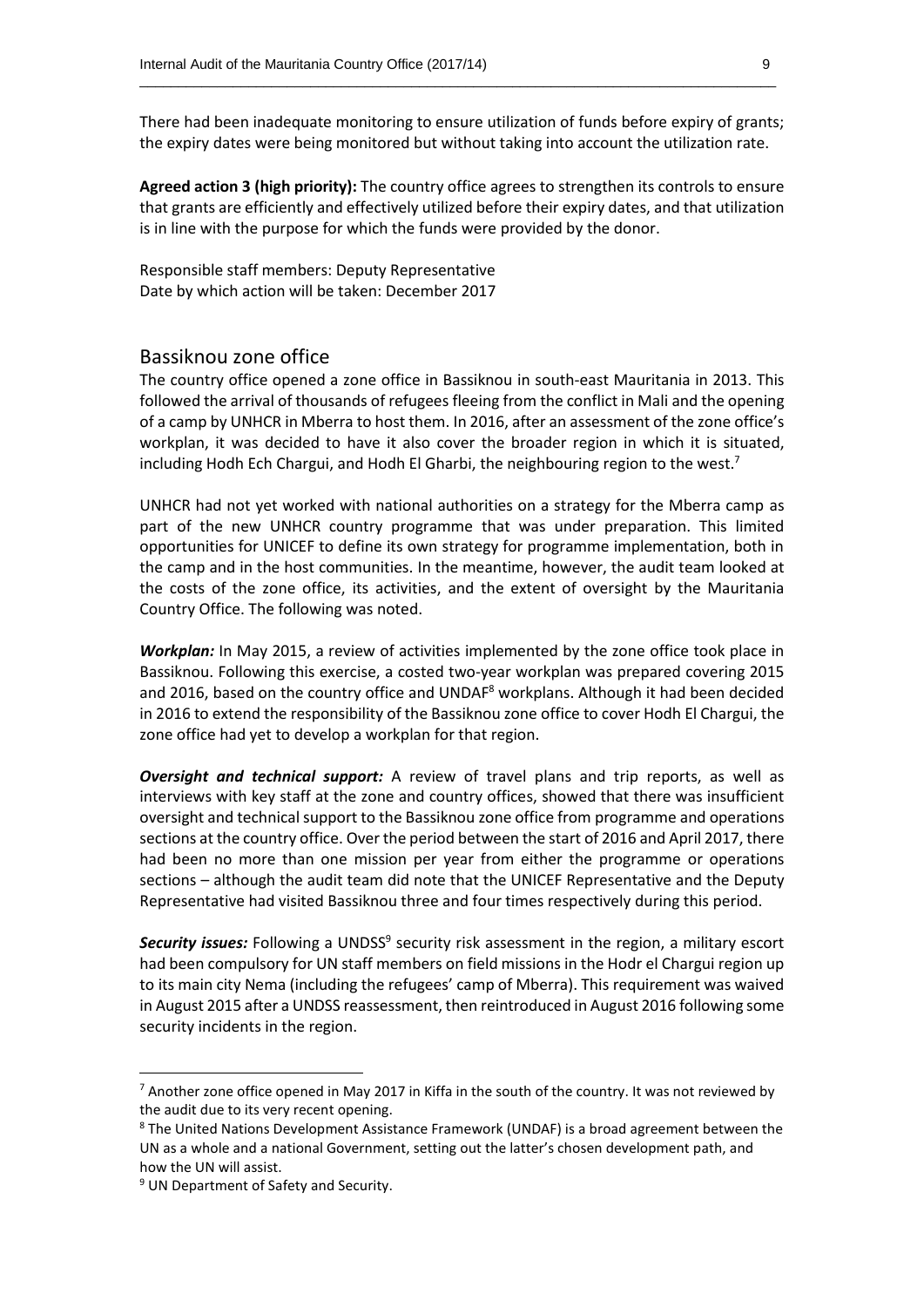Constraints were imposed by the cost of the escort and its limited availability. (Only one escort had been put at the disposal of the UN agencies present in Bassiknou, which included UNHCR and WFP as well as UNICEF.) The staff of the UNICEF zone office therefore concentrated their monitoring efforts on the refugee camp, where activities from all UNICEF sections as well as the other UN agencies were implemented. According to the zone office, around 192 missions took place in the camp during the period under audit, against only 28 in host communities; so the missions to the camp represented 87 percent of those conducted in the region. However, in terms of budget, the activities in the camp accounted for only just over 60 percent of the 2017 workplan.

\_\_\_\_\_\_\_\_\_\_\_\_\_\_\_\_\_\_\_\_\_\_\_\_\_\_\_\_\_\_\_\_\_\_\_\_\_\_\_\_\_\_\_\_\_\_\_\_\_\_\_\_\_\_\_\_\_\_\_\_\_\_\_\_\_\_\_\_\_\_\_\_\_\_\_\_\_\_\_\_\_\_

The audit team noted that a wall had been built around the Mberra refugee camp to control  $\overline{access}.$   $\overline{access}.$ REDACTED

Finally, the country office's business continuity plan did not include Bassiknou, even though it had been open for several years and despite the clear risks of operating in that area. The plan also needs to include the new office just opened in Kiffa in May 2017.

*Operating costs:* Operating costs in Bassiknou were higher than in Nouakchott, due to the remoteness of this location and difficult security conditions. A new operations manager had reviewed all contracts, including the office lease, to try and reduce their costs. The renegotiation of the lease led for example to a price reduction of 25 percent. Meanwhile a market review had just been launched by the country office; this covered Bassiknou, and it was hoped it might help find local suppliers that could be used instead of ones from Nouakchott.

The audit team noted that the zone office paid a comparatively high price to the local police for escorting field missions. Prices had been based on an informal agreement between UNHCR and Mauritanian security forces, and there had been no reassessment of the arrangement by UNICEF (including whether the price remained reasonable). In addition, the audit noted that the guesthouse in the shared UNICEF-WFP Bassiknou compound was not self-financing. The office estimated that it cost US\$ 60,000 a year to run, only about a third of which was covered by receipts. This was due to the fact that only five staff members were residents; although they were encouraged to stay there for security reasons, the rest of the national staff members from the zone office lived in cheaper accommodation outside the compound. The number of missions to Bassiknou by the country office staff was too low to ensure a sufficient occupancy rate for the 17 rooms available. The country office said it was working on different scenarios for the guesthouse to become self-financing, increasing either the night rates or the number of visitors.

**Agreed action 4 (medium priority):** The country office agrees to ensure there is adequate planning, support and oversight in place to optimize the Bassiknou office's contribution to the achievement of the country office's objectives, including completing management's review of the costs involved in running the zone office.

Responsible staff members: Representative, Deputy Representative, Operations Manager, Chief of Bassiknou Zone Office Date by which action will be taken: June 2018

**Agreed action 5 (medium priority):** The country office agrees to extend its business continuity planning to cover the zone offices in Bassiknou and Kiffa.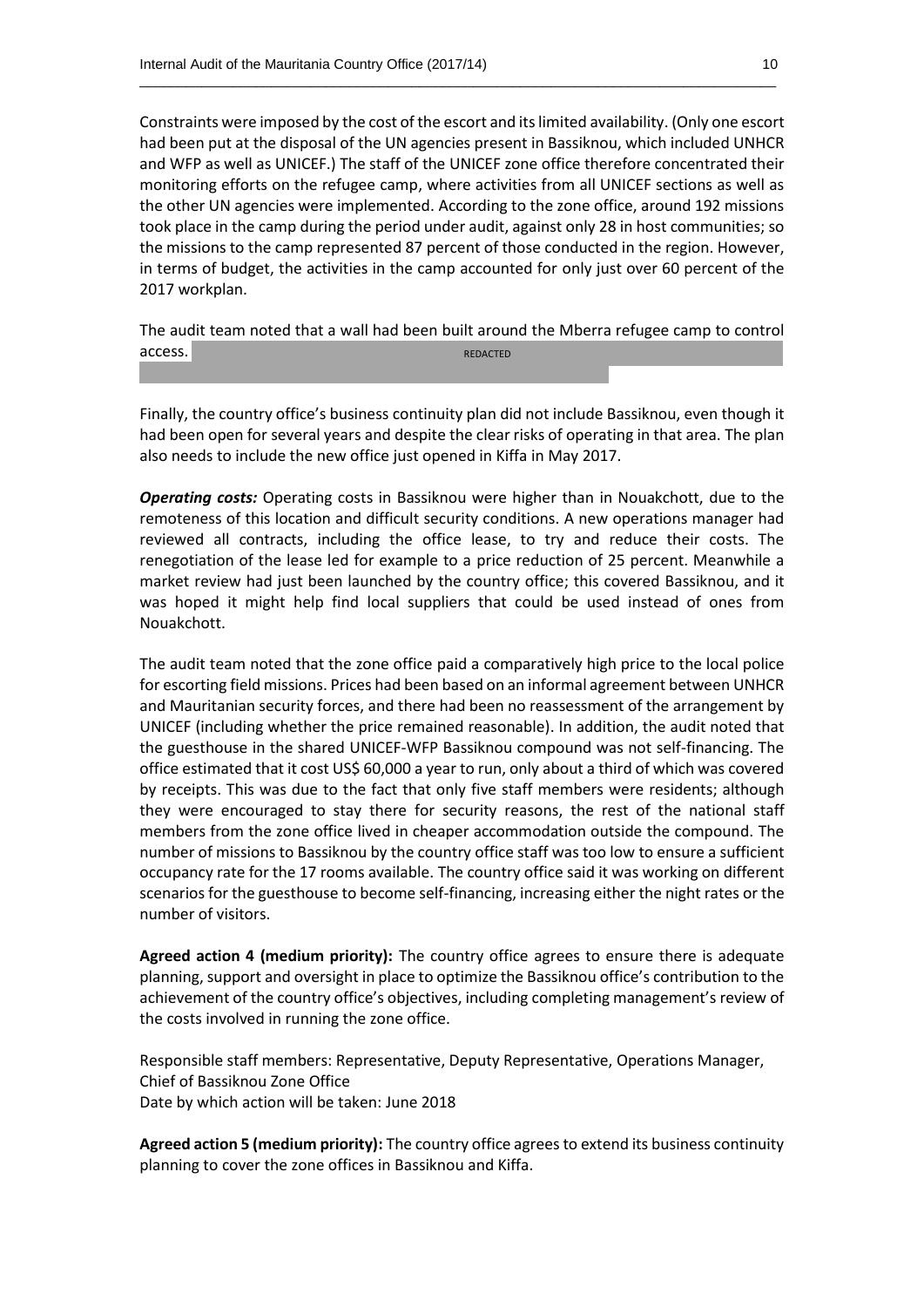Responsible staff members: Operations Manager Date by which action will be taken: December 2017

#### Partnership management

 $\overline{a}$ 

The audit reviewed the country office's processes for drawing up programme cooperation agreements (PCAs). Besides PCAs, the office also used small-scale funding agreements (SSFAs) for agreements below a certain value.

\_\_\_\_\_\_\_\_\_\_\_\_\_\_\_\_\_\_\_\_\_\_\_\_\_\_\_\_\_\_\_\_\_\_\_\_\_\_\_\_\_\_\_\_\_\_\_\_\_\_\_\_\_\_\_\_\_\_\_\_\_\_\_\_\_\_\_\_\_\_\_\_\_\_\_\_\_\_\_\_\_\_

The office had signed 23 PCAs with 17 NGOs between January 2016 and April 2017. The audit looked at six PCAs from five different partners (two national and three international) and met all of the partners involved. These six PCAs were worth US\$ 2.2 million in total.

*Review of programme cooperation agreements:* As part of the PCA process, UNICEF offices should document their previous experience with the partner. This had been done in all but one of the cases reviewed. However, the joint partnership review form the office had used for this purpose had not enabled an effective assessment of the partner's performance (being instead an assessment of the quality of the partnership, including for example UNICEF's timeliness is providing inputs). There was also one case where there was no itemized cost budget on file, and one where there was no risk assessment.

Following the introduction in April 2015 of a new procedure for partnerships,<sup>10</sup> UNICEF offices can now use SSFAs for agreements worth up to US\$ 50,000. The advantage of doing so is that they are simpler and easier to conclude than full PCAs. In view of the risks linked to the weak capacity of its partners, the country office had instead reduced the threshold for SSFAs to just US\$ 20,000. It also decided they should be reviewed by the Partnership Review Committee (PRC), although UNICEF's procedures do not require this for SSFAs or for PCAs that fall below US\$ 1 million. However, the country office had not justified this additional scrutiny through citing specific risk factors that required lowering the threshold in this way. The audit team noted that if the threshold for review by the PRC had been maintained at the levels recommended in UNICEF procedures, eight agreements out of 23 would not have had to be reviewed by the full PRC but only by the Deputy Representative – a simpler and more efficient process. The country office should ensure its review processes reflect an appropriate balance of cost and risk, and should document reasons where a higher level of control is properly required.

One of the five partners met by the audit team complained about the time taken to finalize and approve a PCA. The audit team noted that preparation and review of PCAs took on average 97 days from the date when the document was submitted to the country office by the partner to the date when it was reviewed by the PRC, and an additional 27 days on average from the PRC review date to the date of signature. This was a long time, especially given that the PCAs' average duration once signed was less than a year.<sup>11</sup> There were two main bottlenecks. The first was in preparation of the PCA itself (including programme sections' review of the partner's original submission and the time taken by the partner to complete or

<sup>10</sup> With effect from 1 April 2015 partnerships with NGOs are subject to UNICEF's *Procedure For Country And Regional Office Transfer Of Resources To Civil Society Organizations* (FRG/PROCEDURE/2015/001), which introduced a number of changes.

<sup>&</sup>lt;sup>11</sup> The organizational benchmark for agreeing PCAs is 45 working days, measured from the date on which the partner submits all the information required for the PCA to signature by both parties.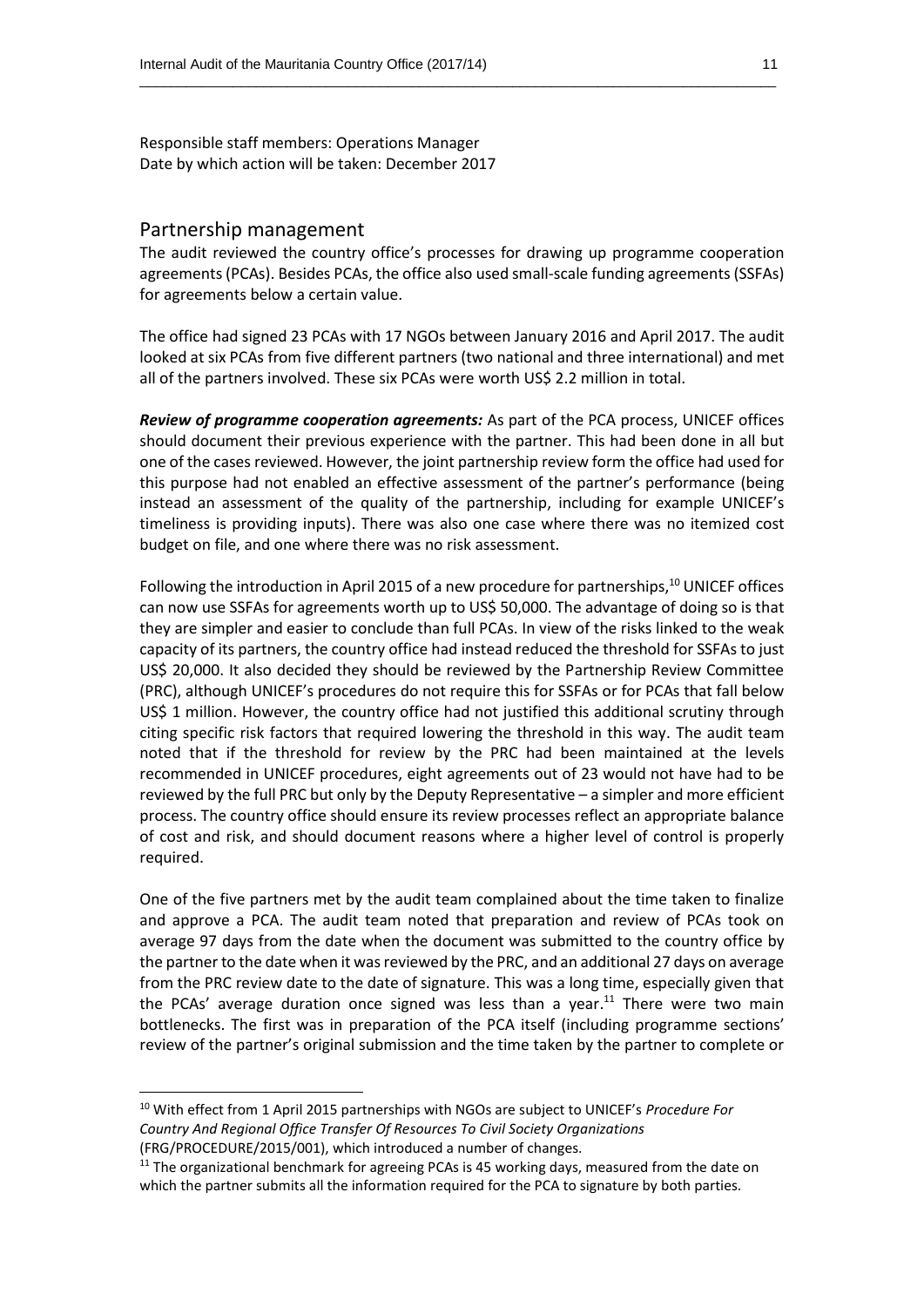correct it). The second was the time taken by the programme section to incorporate any changes as a result of the PRC's comments.

\_\_\_\_\_\_\_\_\_\_\_\_\_\_\_\_\_\_\_\_\_\_\_\_\_\_\_\_\_\_\_\_\_\_\_\_\_\_\_\_\_\_\_\_\_\_\_\_\_\_\_\_\_\_\_\_\_\_\_\_\_\_\_\_\_\_\_\_\_\_\_\_\_\_\_\_\_\_\_\_\_\_

Moreover, it was found that PCAs considered to be of an emergency nature were not processed much faster. For emergency-type agreements, the average time taken for the two steps mentioned above were 84 and 26 days respectively. One of the reasons was that the Mauritania Country Office was dealing with a silent and chronic type of emergency; it had not been granted formal emergency status under UNICEF's procedures, and so could not use a simplified humanitarian programme document.

*Indirect costs:* As part of a PCA, UNICEF allows payment on request of headquarters support costs to NGOs to help maintain their core staff and infrastructure. However, this is only permitted for international NGOs, not for national partners. The audit found two cases where a lump sum for indirect costs had been included in the PCA budget even though the partner was a national NGO. In addition, the audit noted that there was also no control to manage the risk that, where UNICEF is already fully utilizing the indirect costsfunding itself, applying it also to implementing partners would breach the limit imposed under the donor agreement.

*Funding:* The audit found that in four instances out of the six reviewed, grants supposed to fund the PCAs were due to expire before the PCA itself ended. In one case, a grant was to expire just one month after the signature of the PCA; in two other cases, it was three months after. In all these cases, the PCA's duration was one year.

Moreover, the information on the funding source included in the PCA submission document was not always complete. It should have included the exact reference, name and expiry date of the grants. Neither did it always include the percentage of the PCA to be funded by each grant. This prevented the office from verifying whether the funding proposed was realistic in terms of amount and timelines. The audit team also found issues in terms of contribution management; these are discussed in an earlier observation (see audit observation on *Contribution management* above) and can be explained in part by the country office not properly identifying funding sources at the PCA signature stage.

*No-cost extension:* The audit identified 23 cases of amendment with no-cost extension of PCAs. This suggests that the original schedules for the implementation of the PCAs had not been realistic; however, the country office had not analyzed the causes for the extensions.

*Procurement procedures:* To reduce the risks of delegating management of funds to partners, the office followed the practice of procuring goods and services directly for its partners for any goods or services over the threshold of US\$ 2,500. This was done regardless of whether the office had rated those partners as high-risk or not. This created an additional administrative burden for UNICEF. It could be more efficient to develop the partners' procurement management capacities through the identification of any weaknesses during the procedures UNICEF applies to partners under HACT.<sup>12</sup> This could be followed with a plan to reinforce their capacities.

*Processing of direct cash transfers:* The operations section had a table tracking the date when FACE forms were transmitted to the finance team and the date when the payment or liquidation had been made. Since this table was not complete and the country office had not

 $12$  HACT is the Harmonized Approach to Cash Transfers; this is discussed further in the following observation.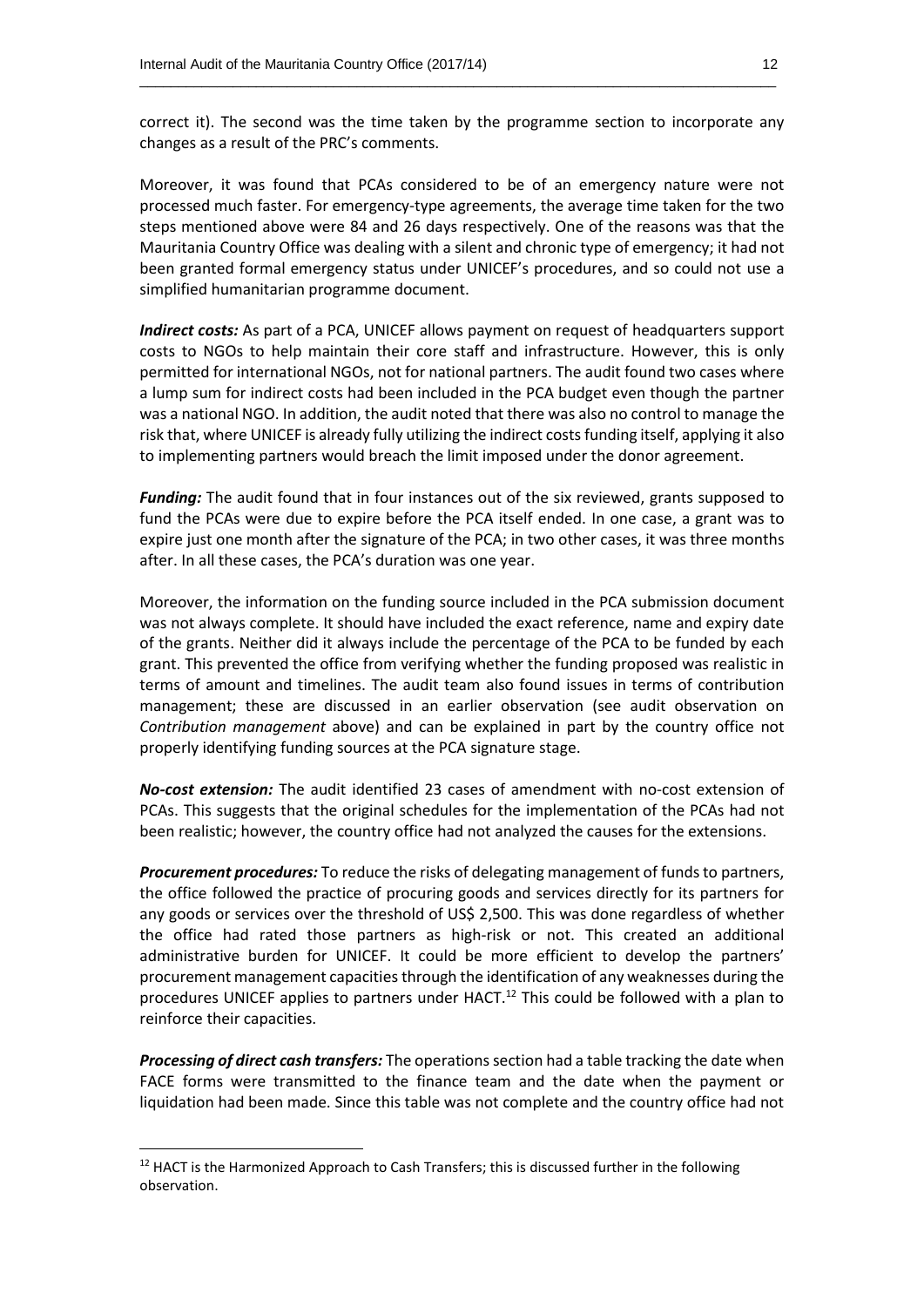defined any benchmark for these steps to be processed, the audit team could not use it to draw any conclusion in terms of their timeliness.

\_\_\_\_\_\_\_\_\_\_\_\_\_\_\_\_\_\_\_\_\_\_\_\_\_\_\_\_\_\_\_\_\_\_\_\_\_\_\_\_\_\_\_\_\_\_\_\_\_\_\_\_\_\_\_\_\_\_\_\_\_\_\_\_\_\_\_\_\_\_\_\_\_\_\_\_\_\_\_\_\_\_

**Agreed action 6 (high priority):** The country office agrees to review its controls over partnership management (including profile, duration, funding, and delegation of procurement responsibilities), and ensure these help deliver the country office's objectives. It also agrees to improve the quality and timeliness of its processes for concluding programme cooperation agreements (PCAs), including ensuring that funding for indirect costs is used in accordance with the donor requirements and UNICEF's rules.

Responsible staff members: Deputy Representative, Operations Manager Date by which action will be taken: March 2018

#### Monitoring and assurance activities

Country offices use a number of procedures to monitor implementation of programme activities. These include regular monitoring visits, end-user monitoring of the use of programme supplies, and assurance activities. The latter are part of the Harmonized Approach to Cash Transfers (HACT), a system used by several UN agencies including UNICEF to obtain assurance on the proper use of cash transfers to partners. The audit looked at the office's monitoring in general, and also at those monitoring activities that are part of HACT. The following was noted.

*Field monitoring:* Like other country offices, the Mauritania Country Office ran fieldmonitoring missions, to provide technical support to partners as well as following the implementation of the activities on the ground. However, although monitoring missions were included in the office's travel plan along with other types of travel, there was no consolidated plan for these missions. Such a plan would have allowed the office to keep abreast of (for example) the number of monitoring missions taking place, whether that number was in line with the plan and remained appropriate, and whether the relevant reporting and follow-up action had taken place. Also, except for the programmatic visits (see below), there was no monitoring of whether the missions in the travel plan had actually taken place.

UNICEF has a programmatic visit template devised by the Field Results Group (FRG). The country office had introduced this template in 2016. In theory, the office had decided that this would be used for all field visits reviewing programme implementation. However, the audit found that in practice this was not always applied since the template was not always regarded as applicable. It could not so easily be used for supervision and technical oversight (and the latter could involve verification of technical aspects not covered by the template). It also only partially covered end-user monitoring of supplies. Also, monitoring visits sometimes covered more than one partner, or even other parties with which UNICEF had no agreement; again, the template could not always address this.

*Programmatic visits:* These are part of the HACT procedure, but also complement other types of programme monitoring. They are defined as "a review of progress towards achievement of planned results, challenges and constraints in implementation and ways to address them performed with the partner at the programme site". The "programme site" can be a partner's office or a field site, and the visit can include a review of financial management.

The country office had given priority to programmatic visits and had also decided that no direct cash transfer could be liquidated until at least one programmatic visit had been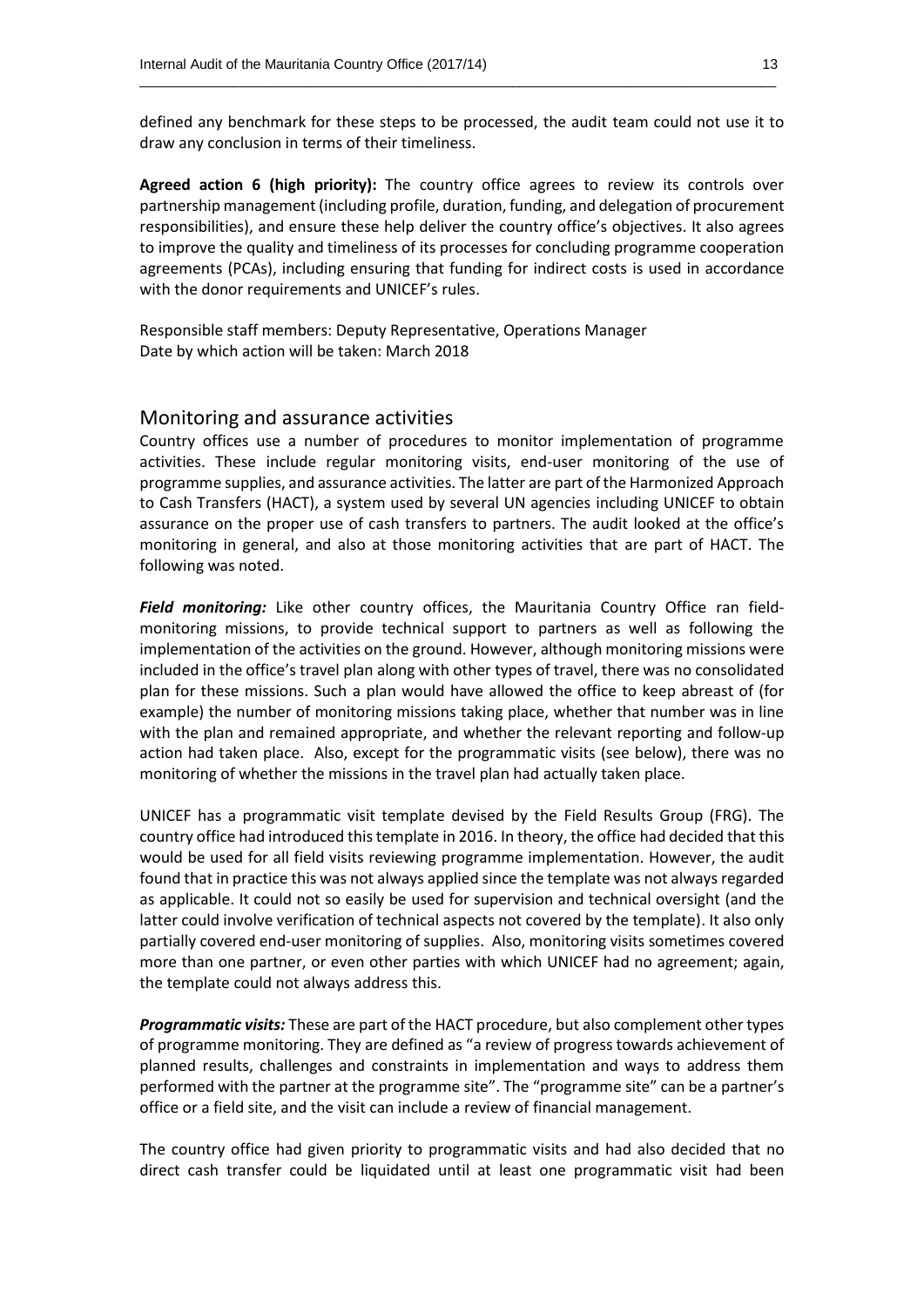conducted. As a result, as of April 2017 the office had achieved an 87 percent execution rate for the schedule of programmatic visits as set out in the 2016 HACT assurance plan (93 out of 107 planned). All the partners met by the audit confirmed the usefulness of the programmatic visits.

\_\_\_\_\_\_\_\_\_\_\_\_\_\_\_\_\_\_\_\_\_\_\_\_\_\_\_\_\_\_\_\_\_\_\_\_\_\_\_\_\_\_\_\_\_\_\_\_\_\_\_\_\_\_\_\_\_\_\_\_\_\_\_\_\_\_\_\_\_\_\_\_\_\_\_\_\_\_\_\_\_\_

In interviews with the audit team, the programme officers conducting these programmatic visits also recognized their value, especially because of their structured and systematic approach. However, they also mentioned the heavy demands made by the checklist in the template, the more so as the country office was not using the simplified checklist for programmatic visits but used the long version instead. Moreover, the audit team found that the office did not review the programmatic visits to ensure compliance with minimum quality standards by all sections.

*Real-time monitoring:* In 2016, with the support from the country office, the use of real timemonitoring had been introduced in parts of the Guidhimara and Hodh El Chargui regions. This was so that bottlenecks to access to essential services by vulnerable children could be better identified and addressed. This project was piloted by UNICEF together with regional services of Ministry of Economy and Finance, Ministry of Health, Ministry of Education and Ministry of Social Affairs. The audit team received very positive feedback from the national authorities on the usefulness of real-time monitoring, although its deployment had been limited to only those two regions of the country.

*End-user monitoring:* The supply section conducted three end-user monitoring missions during the second quarter of 2017. However, an end-user monitoring system was yet to be put in place, including risk-based planning, conduct of missions and reporting. Meanwhile, some aspects of end-user monitoring were incorporated into programmatic visits (although, as stated above, these were only partially covered by the template).

*Follow-up of recommendations:* The country office had been devising a table for the consolidation of recommendations stemming from monitoring, including assurance activities, but was not using this at the time of the audit visit. The office said that recommendations from spot checks were supposed to be followed up during programmatic visits. However, at the time of the audit, the office was not systematic in monitoring partners' implementation of recommendations arising from monitoring.

**Agreed action 7 (medium priority):** The country office agrees to define a quality review mechanism for monitoring, including assurance activities, together with a system to follow up on recommendations stemming from these. It also agrees to look at how to better integrate assurance activities with other types of monitoring conducted by programme sections, to extend the use of real-time monitoring to other high-priority regions, and to develop the use of end-user monitoring.

Responsible staff members: Deputy Representative, Chief Operations, Admin Officer, Quality Assurance, Operations Manager and Planning and M&E Team Date by which action will be taken: February 2018

#### Procurement planning

The office had prepared a consolidated procurement plan for 2016. This was monitored and controlled by the supply section. However, the audit team's review of this 2016 plan showed that the information it contained was not consistent across the different sections. In some cases there was insufficient information on quantities, prices or freight costs to facilitate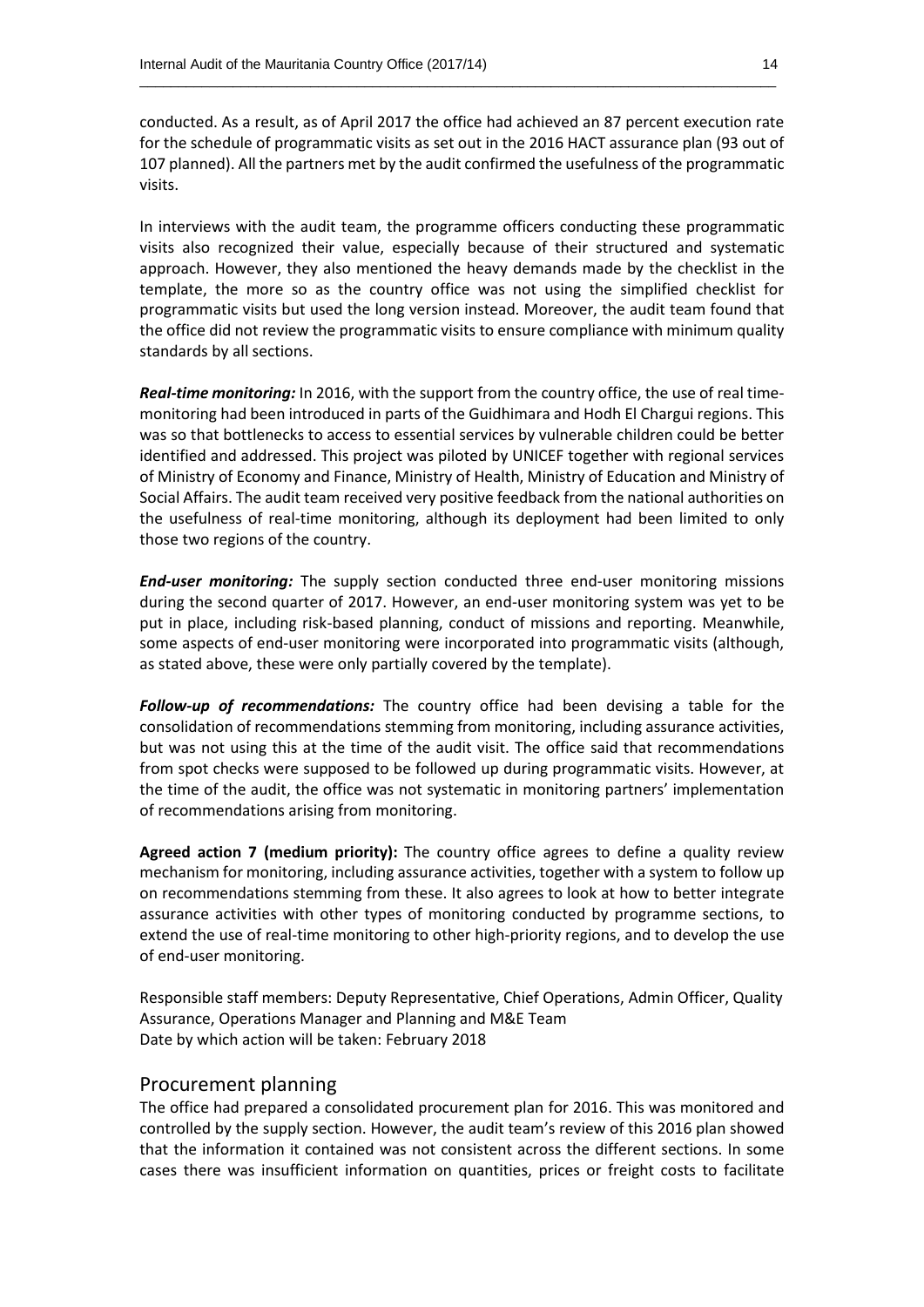effective planning of supplies. Also, the specific inputs required were not always identified; for services, in some cases, only the title of the activity was provided, without even an estimated cost.

\_\_\_\_\_\_\_\_\_\_\_\_\_\_\_\_\_\_\_\_\_\_\_\_\_\_\_\_\_\_\_\_\_\_\_\_\_\_\_\_\_\_\_\_\_\_\_\_\_\_\_\_\_\_\_\_\_\_\_\_\_\_\_\_\_\_\_\_\_\_\_\_\_\_\_\_\_\_\_\_\_\_

The audit noted that 32 purchase orders and three contracts for consultants with a total value of approximately US\$ 540,440 were placed with suppliers within 30 days of the grant expiry. A review of the purchase orders placed by the office during 2016 and 2017 showed that *ad hoc* requests for supplies were submitted that had not been included in the supply plan, such as the purchase of furniture. There was also a lack of regular monitoring of implementation of the supply plan; this could have helped the office address changes in needs, delays or unforeseen events in order to adjust quantities and values promptly.

The weaknesses described above help explain why there was a difference of US\$ 1 million between planned and actual procurement for 2016, representing 20 percent of the total planned procurement value. The total value of the procurement in 2016 was US\$ 4.9 million, while the planned total amount of procurement for the same period was US\$ 3.9 million.

**Agreed action 8 (medium priority):** The country office agrees to review its supply-planning processes and establish regular monitoring of procurement.

Responsible staff members: Supply Officer Date by which action will be taken: January 2018

#### Consultancy contract management

During 2016, and 2017 as of May, the office concluded 74 consultancy contracts with a total value of US\$ 854,715. The audit team reviewed 14 of these contracts, and found that in 13 cases the terms of reference described generic functions but did not include specific, measurable, and time-bound deliverables. This reduced the country office's capacity to monitor contract performance. Also, in all the contracts reviewed, consultants were being paid monthly without linking the payment of instalments to satisfactory deliverables at specific time intervals. This increases the risk that UNICEF might pay for services that were not received in full and to the expected quality.

In 12 of the 14 cases reviewed, the audit noted that the office had applied fixed rates that were indicated in the terms of reference, and paid daily subsistence allowances based on UN rates for official travel, instead of requesting each consultant to provide quotations for the services to be provided inclusive of costs. This practice limited the scope for obtaining services at the best possible rates.

**Agreed action 9 (medium priority):** The country office agrees to ensure that all contracts define specific, measurable and time-bound inputs, and that payments are properly linked to deliverables as well as all-inclusive fees for services.

Responsible staff members: HR Officer Date by which action will be taken: January 2018

#### Risk management

Under UNICEF's Enterprise Risk Management (ERM) policy, offices should perform a Risk and Control Self-Assessment (RCSA). The RCSA is a structured and systematic process for the assessment of risk to an office's objectives and planned results, and the incorporation of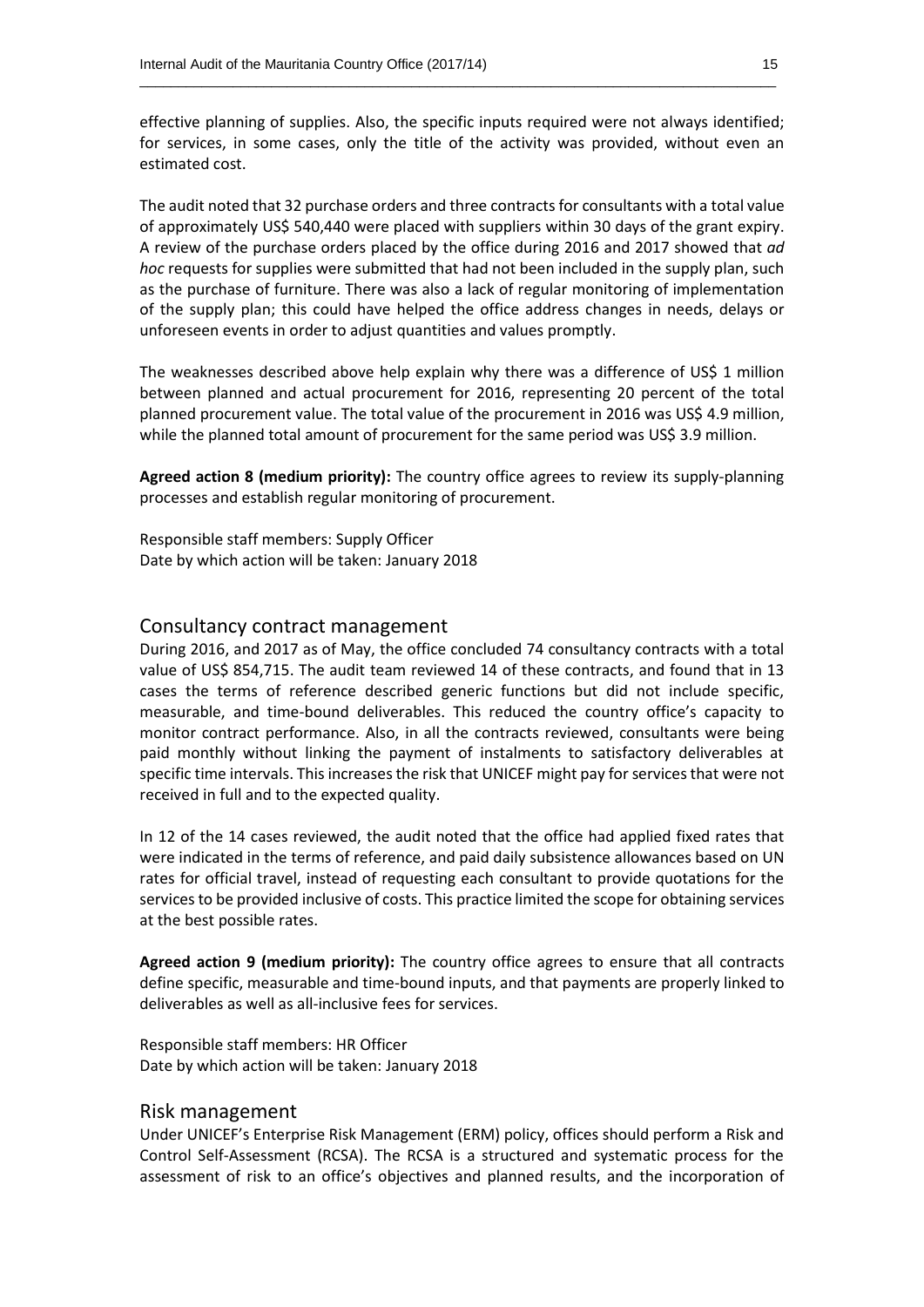actions to manage those risks into workplans and work processes. The risks and their mitigation measures are recorded in a risk and control library.

\_\_\_\_\_\_\_\_\_\_\_\_\_\_\_\_\_\_\_\_\_\_\_\_\_\_\_\_\_\_\_\_\_\_\_\_\_\_\_\_\_\_\_\_\_\_\_\_\_\_\_\_\_\_\_\_\_\_\_\_\_\_\_\_\_\_\_\_\_\_\_\_\_\_\_\_\_\_\_\_\_\_

The country office had reviewed its RCSA during a programme meeting in January 2017. An action plan was drawn up for the five most significant risks: fraud and misuse of resources, impact of natural hazards, fundraising, lack of coordination with other UN agencies, and lack of or weak partner capacity for programme implementation.

However, the risk assessment exercise was not sufficiently participatory, which limited its effectiveness. The audit noted, for example, that no representatives were present from either the operations section or the zone office at the January 2017 meeting. Indeed, during its visit to the Bassiknou zone office, the audit team found that specific risks related to zone office security and transportation had not been considered in the RCSA. Also, the risk linked to the weak banking capacity in the country had not been reflected in the RCSA, although the office was clearly aware of it and it was highlighted in a memorandum to the audit from the Representative as part of the audit preparation.

Moreover, the resulting action plans did not identify which staff were responsible for the implementation of the risk-mitigation measures identified in the RCSA, and nor did they provide implementation timeframes with deadlines and/or milestones. Finally, the implementation of the risk-mitigation measures was neither prioritized nor systematically monitored.

**Agreed action 10 (medium priority):** The office agrees to reinforce its risk assessment and monitoring mechanisms.

Responsible staff members: Representative, CMT Date by which action will be taken: December 2017

#### Responding to fraud and other misuse of assets

The office had trained its staff on ethics, which includes a section on UNICEF fraud awareness. However, key staff had not been specifically instructed on how to identify fraudulent activities and how to react when confronted with them. This limited the office's ability to deter, prevent or detect and respond to fraud or other misuse.

In 2016, the office experienced three cases of fraud. However, it had not reported any of these cases to the Office of Internal Audit and Investigations (OIAI) as is required under UNICEF procedures. UNICEF senior management will be issuing reminders to all country offices as to the reporting procedures that must be followed when fraud or other abuse is detected or suspected.

**Agreed action 11 (medium priority):** The country office agrees to provide orientation to its staff members on how to respond to fraudulent activities, including proper reporting in accordance with UNICEF's procedures.

Responsible staff members: Chief Operation, Ethics focal point Date by which action will be taken: March 2018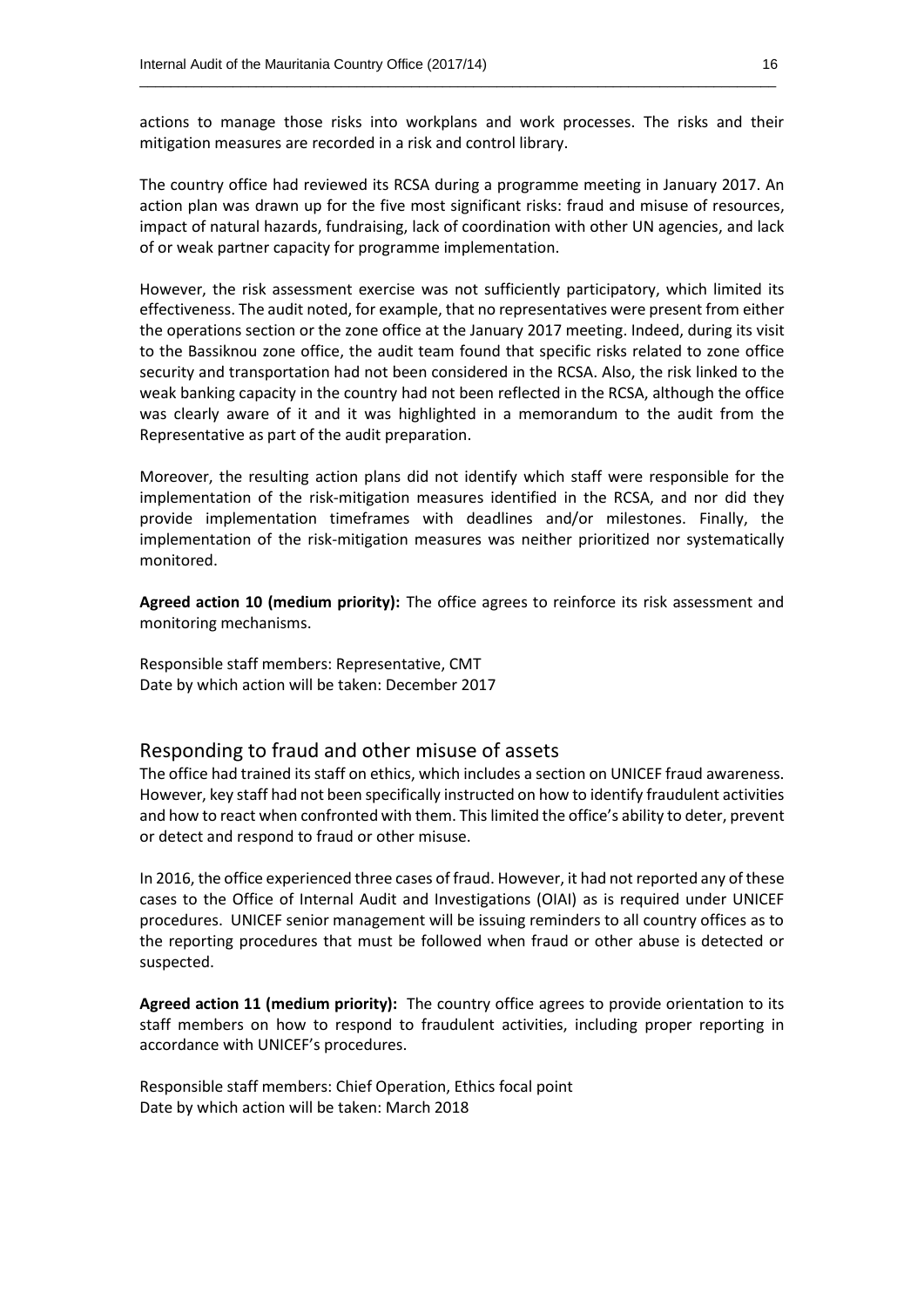#### Child protection

**.** 

As part of preparing the new country programme, the office looked at the area of child protection in order to identify bottlenecks and reflect on lessons learned. It concluded that despite the efforts by the Government and its international and national partners, practices such as early marriage, female genital cutting, violent discipline and child labour were still widespread. The main bottlenecks identified were an incomplete legal framework, social norms, and gaps in capacity of regional and local authorities. A strategy note was prepared by the country office and reviewed by the regional office, and its conclusions used to define the new country programme to be submitted to UNICEF Executive Board in September 2017.

\_\_\_\_\_\_\_\_\_\_\_\_\_\_\_\_\_\_\_\_\_\_\_\_\_\_\_\_\_\_\_\_\_\_\_\_\_\_\_\_\_\_\_\_\_\_\_\_\_\_\_\_\_\_\_\_\_\_\_\_\_\_\_\_\_\_\_\_\_\_\_\_\_\_\_\_\_\_\_\_\_\_

Notwithstanding this proactive approach, the audit noted the following.

*Children enrolled in armed conflicts:* The country office had detected the presence of children living in Mberra refugee camp and enrolled in armed forces (EAFGA) as far back as 2013. However, UNICEF had faced difficulties in dealing with this issue with UNHCR because Mauritania had no armed conflict on its territory and had therefore not been officially recognized as being part of the UN's Monitoring and Reporting Mechanism (MRM) $^{13}$  on childrights violations. It was therefore argued that data collected from the Mberra camp should be reported together with data from Mali. The UN Resident Coordinator had mediated these divergent views of the situation since 2015.

It was decided to conduct a risk assessment in the camp and also to train the UNICEF programme officers in the MRM in 2015 and in 2016. The country office had also provided data to be included in the Global Horizontal Note  $(GHN)^{14}$  from the second and fourth quarters of 2016, as well as in the UN's annual report on grave violations of children's rights in situations of armed conflicts. Finally, the Representative and the Child Protection Officer had met the Deputy Representative of Mali Country Office in March 2017 to discuss a strategy for cooperation and data-sharing between the two UNICEF country offices.

The Mauritania Country Office, in cooperation with UNHCR, prepared a strategy and action plan for the surveillance of children's rights protection in the Mberra camp and in host communities. The strategy was submitted for approval by the Representatives of UNICEF and UNHCR in Mauritania, as well as to the Resident Coordinator, and was also presented to the child protection team of the Mali Country Office.

In the meantime, however, the audit team noted that there was no system in place to monitor and report on the implementation of the action plan. Moreover, the exact role of the Mali Country Office in this was not defined. Finally, the question of how to fund these activities had not been included in the strategy.

*Embedding of child protection principles:* Although staff members confirmed that child protection risks were relevant to programme implementation, the audit team found that these risks had not specifically been analyzed in the framework of the RCSA.

The audit also noted that in 2016, during the annual meeting with UNICEF partners, the Chief of Child Protection conducted a specific session on sexual abuse and exploitation. During this

<sup>&</sup>lt;sup>13</sup> The MRM on grave violations of children's rights in situations of armed conflicts, established by the UN Security Council. The MRM is guided by UN-issued MRM Guidelines and an MRM Field Manual.  $14$  This is part of the MRM. It is a quarterly reporting mechanism on child rights violations in a number

of conflict situations, and is used to inform the UN Security Council among other bodies.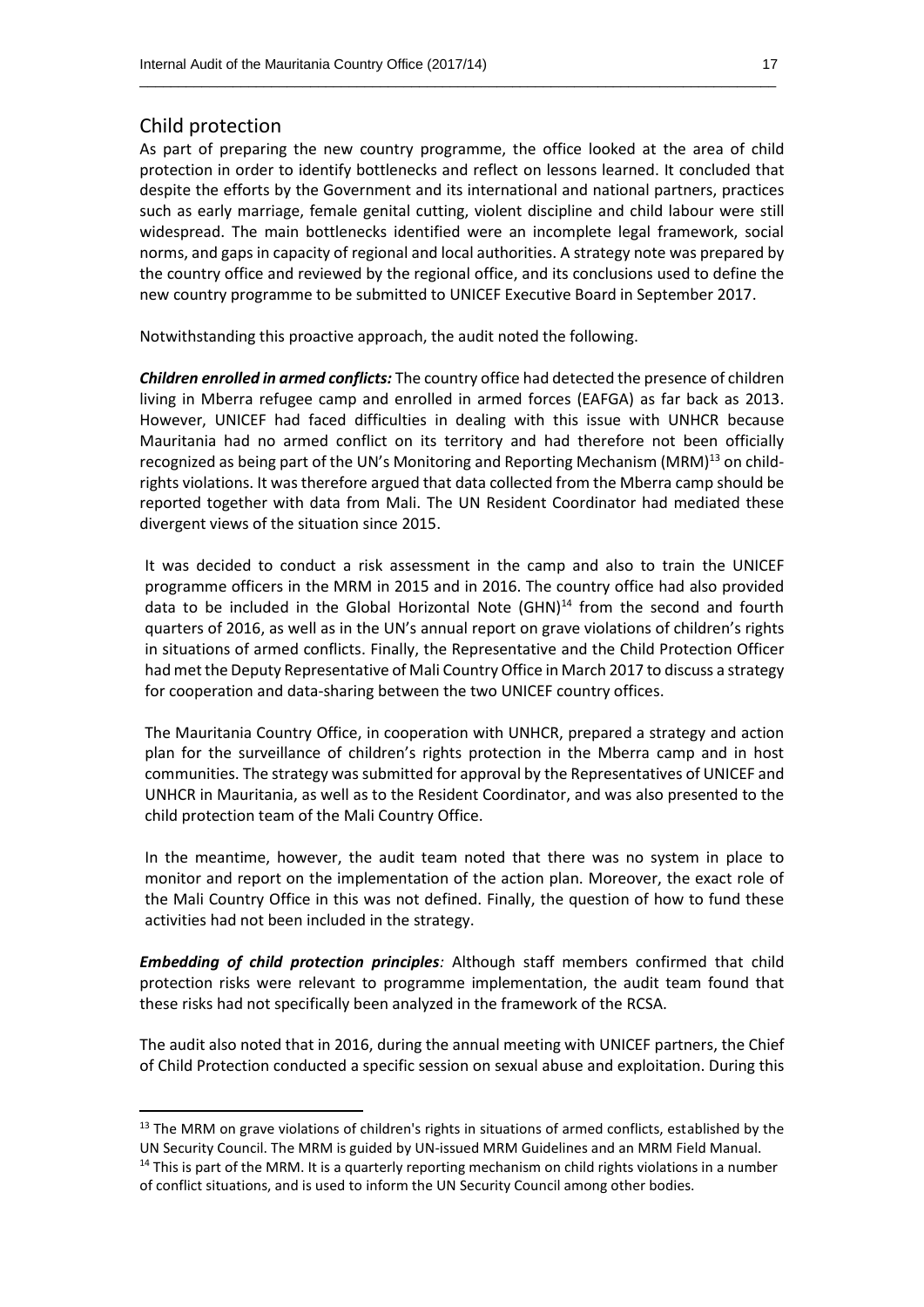session, the relevant guidelines<sup>15</sup> of the United Nations Secretariat were presented, as well as the specific clause in UNICEF PCAs that requires all personnel of the partner to comply with them. Several other recommendations were also made in this meeting. However, the office had not checked whether these recommendations had been implemented or whether the PCA clause had been adhered to in practice. Moreover, two of the partners met by the audit team confirmed that they had no mechanism in place to prevent or address sexual abuse and exploitation.

\_\_\_\_\_\_\_\_\_\_\_\_\_\_\_\_\_\_\_\_\_\_\_\_\_\_\_\_\_\_\_\_\_\_\_\_\_\_\_\_\_\_\_\_\_\_\_\_\_\_\_\_\_\_\_\_\_\_\_\_\_\_\_\_\_\_\_\_\_\_\_\_\_\_\_\_\_\_\_\_\_\_

**Agreed action 12 (medium priority):** The country office agrees to ensure that its surveillance strategy for children enrolled in armed groups is properly validated by all parties involved, that its implementation is regularly monitored, that there is adequate collaboration on this issue with relevant partners including other UNICEF offices, and that adequate funding is put in place. The country office also agrees to identify and mitigate child protection and safeguarding risks both inside the UNICEF office and within UNICEF's delivery chain, including through its Risk and Control Self-Assessment.

Responsible staff members: Representative, Deputy Representative, Chief of Section, SMT, Sections

Date by which action will be taken: March 2018

<sup>15</sup> *Special Measures for Protection from Sexual Exploitation and Sexual Abuse* (ST/SGB/2003/13).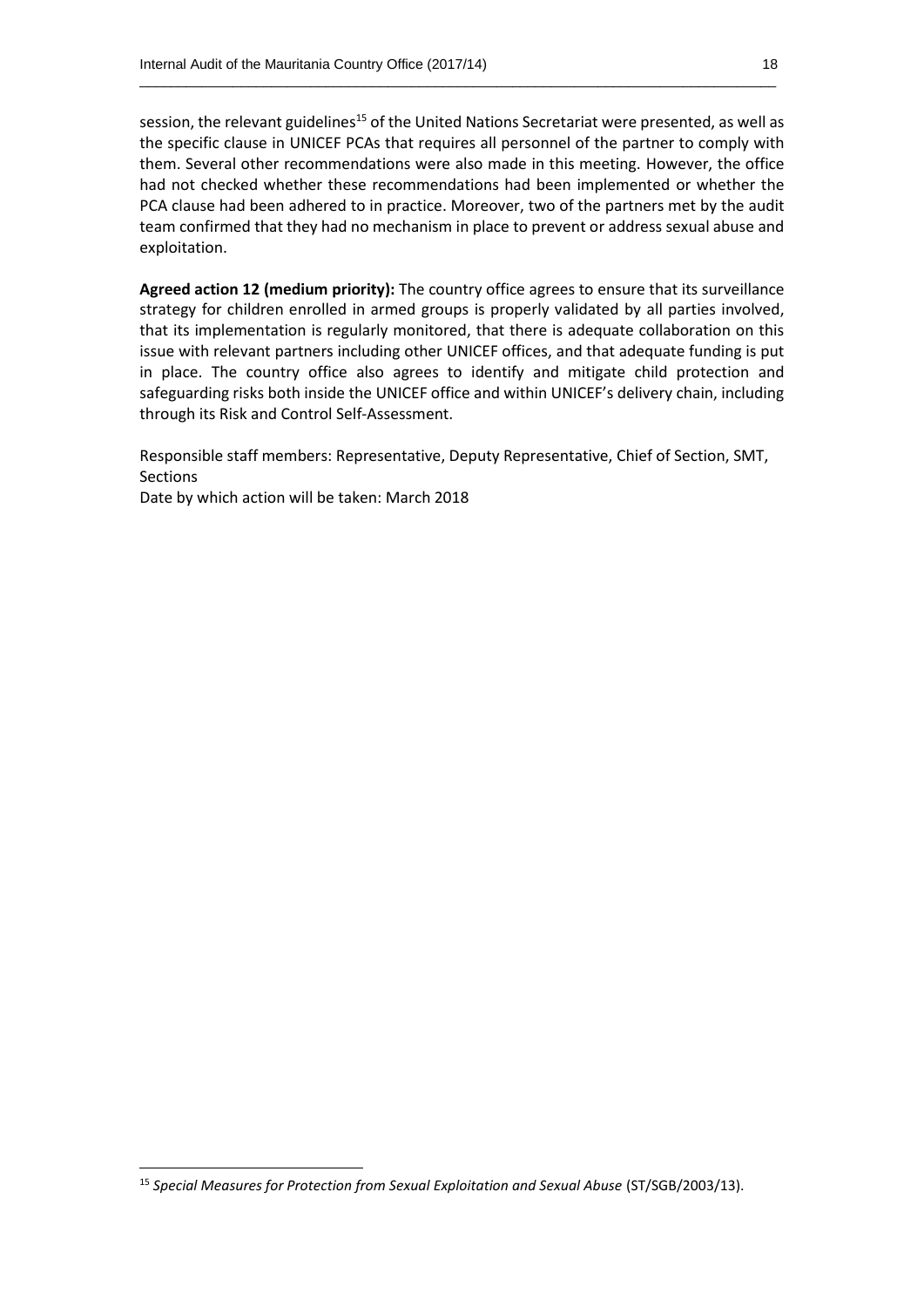### Annex A: Methodology, and definitions of priorities and conclusions

\_\_\_\_\_\_\_\_\_\_\_\_\_\_\_\_\_\_\_\_\_\_\_\_\_\_\_\_\_\_\_\_\_\_\_\_\_\_\_\_\_\_\_\_\_\_\_\_\_\_\_\_\_\_\_\_\_\_\_\_\_\_\_\_\_\_\_\_\_\_\_\_\_\_\_\_\_\_\_\_\_\_

The audit team used a combination of methods, including interviews, document reviews, testing samples of transactions. It also visited UNICEF locations and supported programme activities. The audit compared actual controls, governance and risk management practices found in the office against UNICEF policies, procedures and contractual arrangements.

OIAI is firmly committed to working with auditees and helping them to strengthen their internal controls, governance and risk management practices in the way that is most practical for them. With support from the relevant regional office, the country office reviews and comments upon a draft report before the departure of the audit team. The Representative and their staff then work with the audit team on agreed action plans to address the observations. These plans are presented in the report together with the observations they address. OIAI follows up on these actions, and reports quarterly to management on the extent to which they have been implemented. When appropriate, OIAI may agree an action with, or address a recommendation to, an office other than the auditee's (for example, a regional office or headquarters division).

The audit looks for areas where internal controls can be strengthened to reduce exposure to fraud or irregularities. It is not looking for fraud itself. This is consistent with normal practices. However, UNICEF's auditors will consider any suspected fraud or mismanagement reported before or during an audit, and will ensure that the relevant bodies are informed. This may include asking the Investigations section to take action if appropriate.

The audit was conducted in accordance with the International Standards for the Professional Practice of Internal Auditing of the Institute of Internal Auditors. OIAI also followed the reporting standards of International Organization of Supreme Audit Institutions.

### Priorities attached to agreed actions

- **High:** Action is considered imperative to ensure that the audited entity is not exposed to high risks. Failure to take action could result in major consequences and issues.
- **Medium:** Action is considered necessary to avoid exposure to significant risks. Failure to take action could result in significant consequences.
- **Low:** Action is considered desirable and should result in enhanced control or better value for money. Low-priority actions, if any, are agreed with the countryoffice management but are not included in the final report.